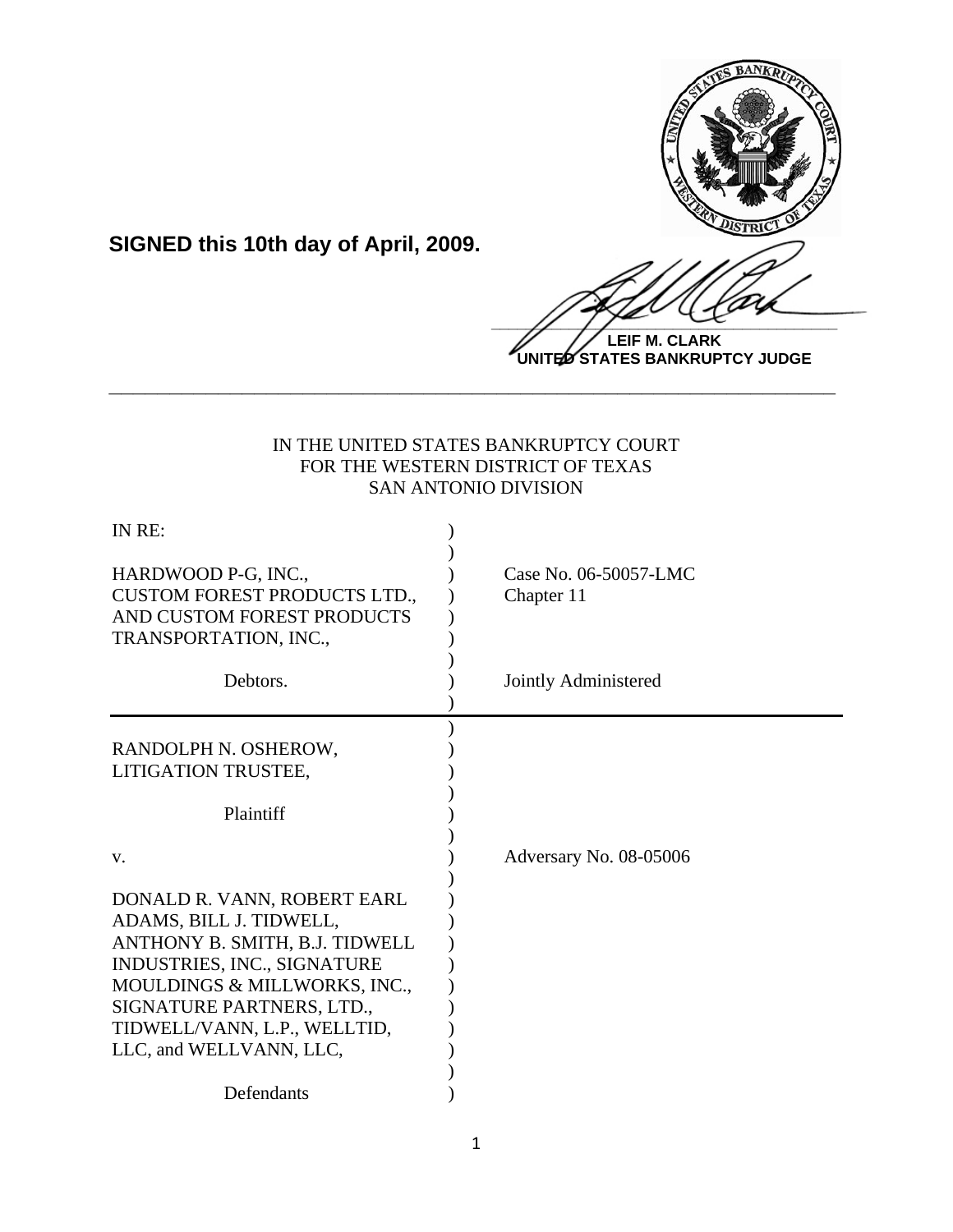# **MEMORANDUM OPINION REGARDING RANDOLPH N. OSHEROW'S MOTION FOR** *IN CAMERA* **INSPECTION OF REPORTS AND MOTION FOR PROTECTIVE ORDER WITH RESPECT TO CERTAIN DISCOVERY PROPOUNDED BY SIGNATURE MOULDINGS & MILLWORK, INC., AND SIGNATURE PARTNERS, LTD.**

Before the court on October 14, 2008 were three motions, two motions (incorporated in a single pleading) by Randolph N. Osherow, the above‐captioned litigation trustee, and one by defendant Robert Earl Adams ("Adams"). The court ruled on the record on Adams' motion, and has since entered an order. This opinion addresses the trustee's motions. The following factual background is a matter of record.

The debtors filed voluntary petitions under chapter 11 of the bankruptcy code on or around January 9, 2006, and were jointly administered by an order entered January 20, 2006 [Docket No. 33]. $^1$  The Debtors employed Langley & Banack, Inc. ("L&B") as debtors' counsel [Docket Nos. 35, 56]. On January 24, 2006, the United States Trustee appointed the Official Committee of Unsecured Creditors (the "Committee") pursuant to 11 U.S.C. § 1102. *Disclosure Statement*, at 20 (hereinafter "Discl. Stmnt") [Docket No. 326]. The Committee retained the law firm of Haynes and Boone, LLP ("H&B") on March 14, 2006 [Docket No. 163]. The debtors employed Alvarez & Marsal, LLC ("A&M") as the debtors' forensic accountants, a retention approved by the court on May 10, 2006 [Docket Nos. 160, 217].

A&M was retained to (among other things) investigate the Debtors' potential causes of action for preferential and fraudulent transfers. *Discl. Stmnt.*, at 17‐18. A&M prepared a report (the "A&M Report") for the debtors discussing its specific findings as to the debtors' possible claims. *Id.* Additionally, H&B prepared a report (the "H&B Report") for the Committee

The docket numbers referred to in this section of the order are located in the main case at 06-50057.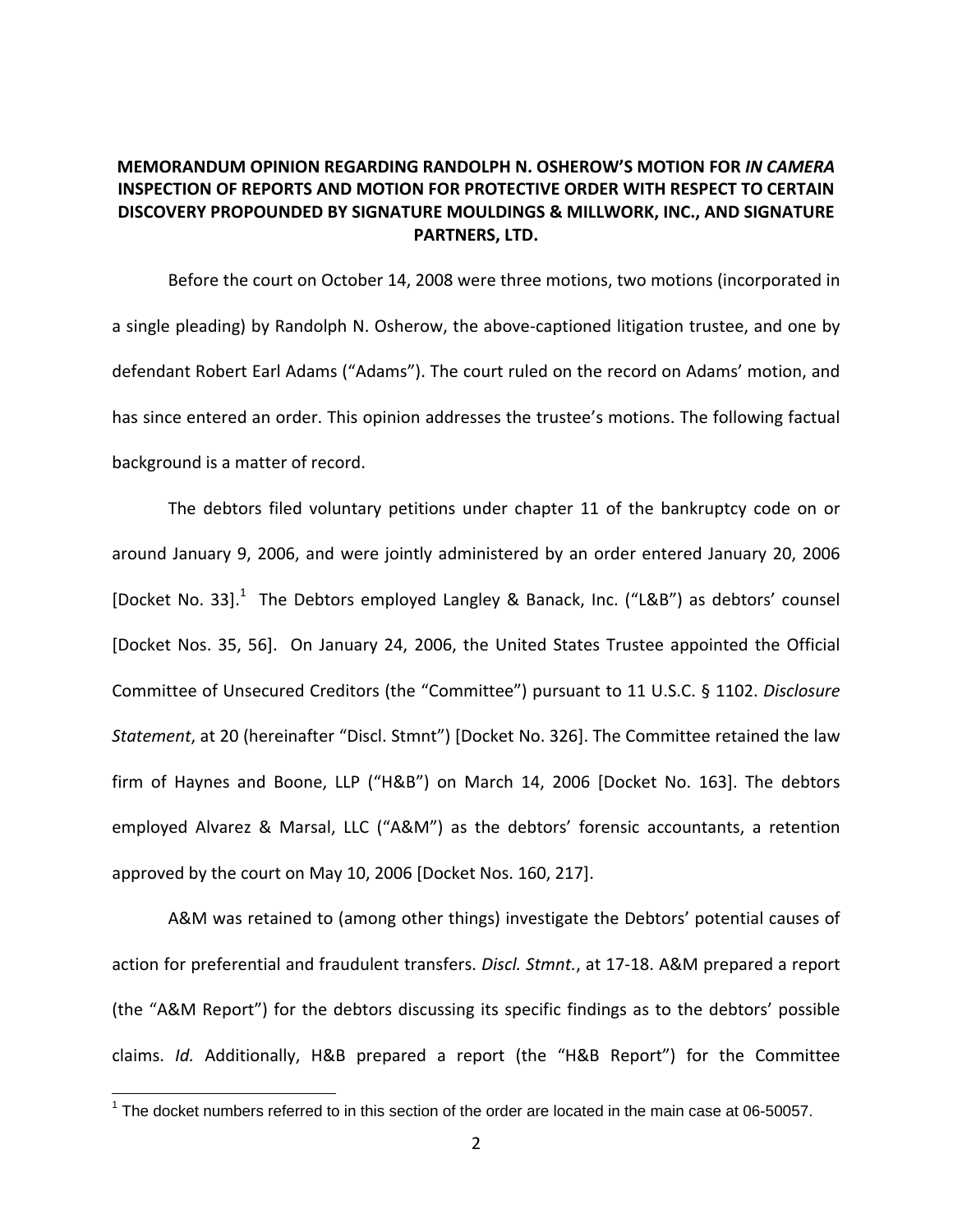investigating a number of matters – including the debtors' possible preference and fraudulent conveyance causes of action. *H&B Report*, at 1. The H&B Report was an ongoing venture that was updated as new facts came to light. CITE. (*Hughes Decl.*, at ).

At some point prior to the debtors' plan of reorganization being approved, the debtors, Webster Business Credit Corporation as agent bank for itself and Citizens Business Credit (the "Lenders"), and the Committee, agreed that it was appropriate to assert preference and avoidance claims. *Discl. Stmnt.*, at 14. On September 2, 2006, the court approved the retention of H&B and L&B as special counsel to the debtors to represent the debtors on a contingency basis with respect to certain potential preference claims. *Discl. Stmnt*, at 14. On September 5, 2006, the court entered an order [Docket No. 280] authorizing the Committee, with the consent of the debtors and the Lenders, to bring certain estate claims on behalf of the debtors for the recovery of preferences and fraudulent conveyances.<sup>2</sup>

Ultimately, the debtors' Plan was confirmed on December 8, 2006 [Docket No. 393]. The Plan was a joint effort by the debtors, the Committee, and the Lenders. *Discl. Stmnt.*, at 16. The Plan provided for the formation of a litigation trust (the "Litigation Trust"), $3$  over which the litigation trust's trustee (the "Trustee") would preside. *Plan*, at 15. The Plan states that

[i]n addition to the Litigation Trust being the assignee of the Avoidance Actions and Litigation Claims, the Litigation Trust shall be deemed to be a successor‐in‐ interest to the Committee and shall have standing on behalf of the holders of Class 3 Claims to enforce the rights granted them under this Plan…

The Litigation Trust will be administered by the Trustee. All major decisions including, but not limited to, the retention of and the fee arrangements with Professionals and the commencement, continuation, settlement, trial or appeal

 $\overline{a}$ 

 $^2$  The adversary proceeding at issue here was commenced on January 8, 2008; it was not one of the claims that the Committee filed on behalf of the debtors' estate.

 $3$  The Litigation Trust was formed pursuant to the terms of the Hardwood P-G Inc., Litigation Trust Agreement [Docket No. 370].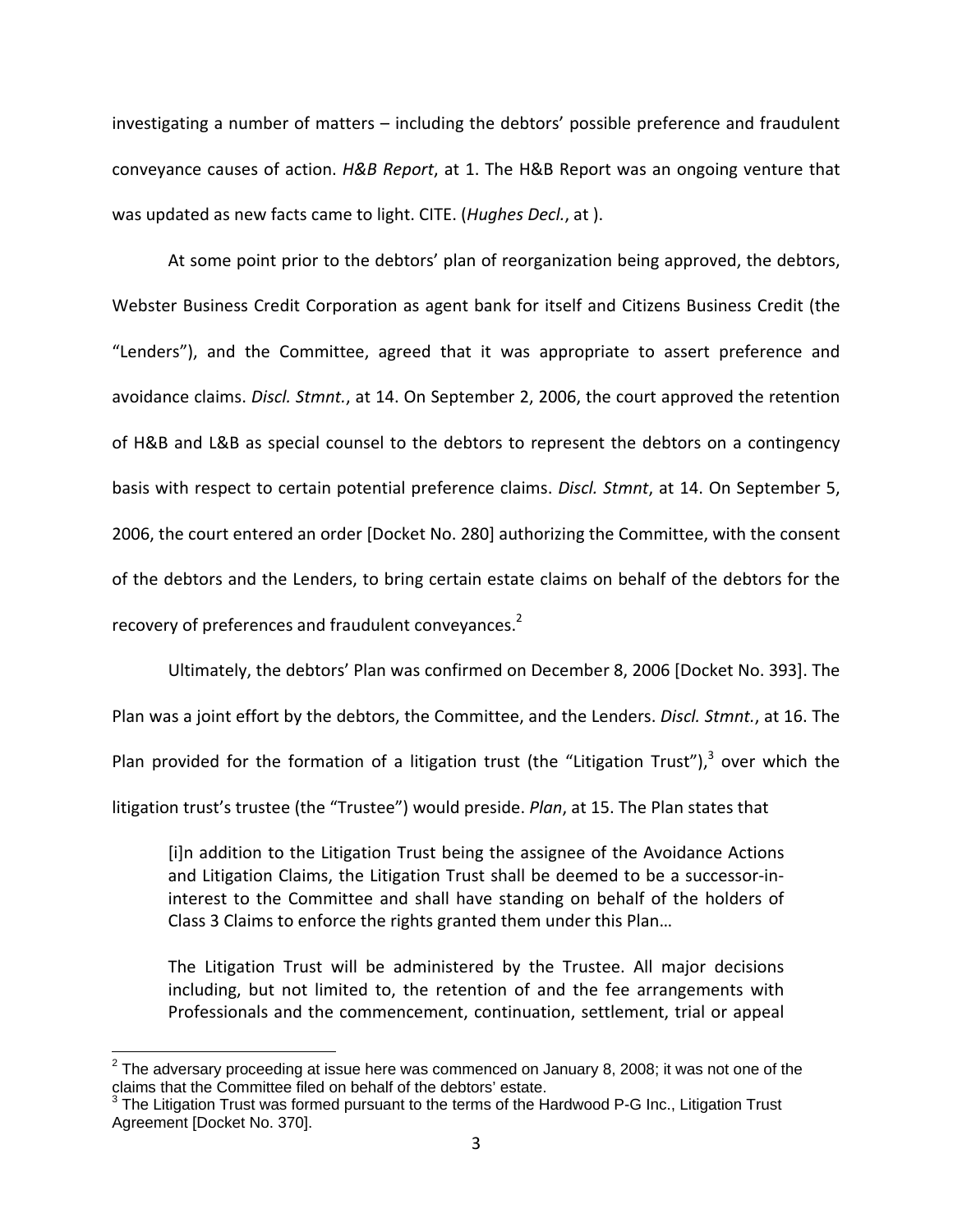of claims by or against third parties, will be decided by the Trustee and the representative of Webster and the designee of the Committee (or their successors as provided above).

*Id.* Pursuant to the Plan, the Trustee was to hire both L&B and H&B as special counsel to continue to litigate the various causes of action that had already began but that had been assigned to the Litigation Trust under the Plan. *Id.* at 16‐17. This adversary proceeding is one of the assets that was transferred to the Litigation Trust, although, (as noted above) it was not commenced until the post‐confirmation period.

The H&B Report was not shared with any party (aside from the Committee members) until after the Litigation Trust succeeded to the Committee's interests. *Hughes Decl.*, at 3<sup>4</sup> (saying that while H&B "acted as Committee counsel, the Haynes and Boone Report was not disseminated to anyone other than the members of the Creditors' Committee."). It appears that it was only after the Committee ceased to exist on the effective date of the Plan, and the Litigation Trust succeeded to the Committee's interests, that the Trustee gained possession of the H&B Report. The A&M Report was shared amongst the debtors, the Committee, and the Lenders. *Id.* (saying that it "was always contemplated that the Alvarez Report would be shared jointly between the debtors, the Committee and the Banks [Webster Business Credit and Citizens Business Credit], which was authorized and contemplated as part of the resolution of issues arising in connection with final approval of... [the Debtors' DIP financing].") Following final approval of the debtors' DIP financing, but before a Plan had been filed, the Committee, the debtors and the Lenders "had conceptually agreed to promote a joint liquidating plan of

 $4$  The Hughes Declaration is attached to the Trustee's motion for protection as to the Reports as Exhibit A.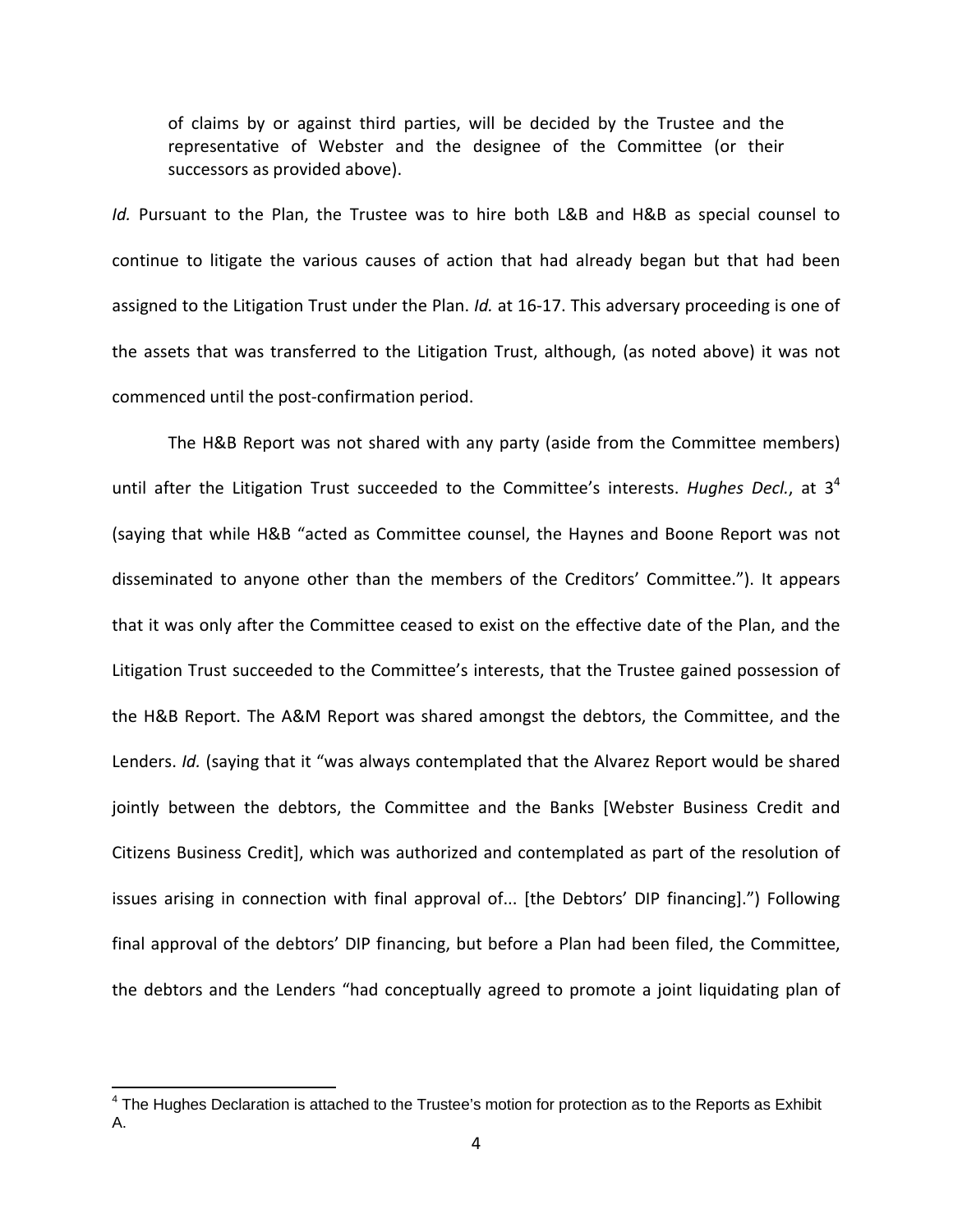reorganization in the case." *Id.* A&M was retained to provide services so that a joint plan of liquidation – which ultimately became the Plan – could come to fruition. *Id.*

# **1. The Trustee's Motion for Protection and for In Camera Inspection of Haynes and Boone Report and Alvarez Report (the "Reports Motion")**

On September 30, 2008, the Trustee filed a motion titled "Motion for Protection and for *In Camera* Inspection of Haynes and Boone Report and Alvarez Report" (the "Reports Motion") [Docket No. 81]. On October 14, 2008, Signature filed a response to the Reports Motion [Docket No. 86] and on October 17, 2008, Adams also filed a response to the Reports Motion [Docket No. 88]. On October 28, 2008, the Trustee filed a reply in support of the Reports Motion [Docket No. 89]; and, finally, on November 3, 2008 and November 7, 2008, both Adams [Docket No. 90] and Signature [Docket No. 91], respectively, filed a sur‐reply.

#### **a. The Pleadings**

#### *The Plaintiff's Arguments*

In the Reports Motion, the Trustee asks the court to enter an order to the effect that the Reports are "confidential, privileged, and not discoverable in this case." *Reports Mot.*, at 2. The Trustee makes two arguments in support: first, that the Reports are protected by the attorney‐client privilege either directly or by way of the common interest doctrine; and second, that the Reports constitute attorney work product. *Id.* The Trustee claims to hold these privileges by virtue of the Plan's terms, which (1) assign all of the Debtors' assets – explicitly including the Debtors' preference and avoidance claims – to the Litigation Trust; and (2) cause the Litigation Trust to be the successor‐in‐interest to the Committee's preference and avoidance causes of action. *Id.* at 7‐9. The Trustee also notes that to the extent the Reports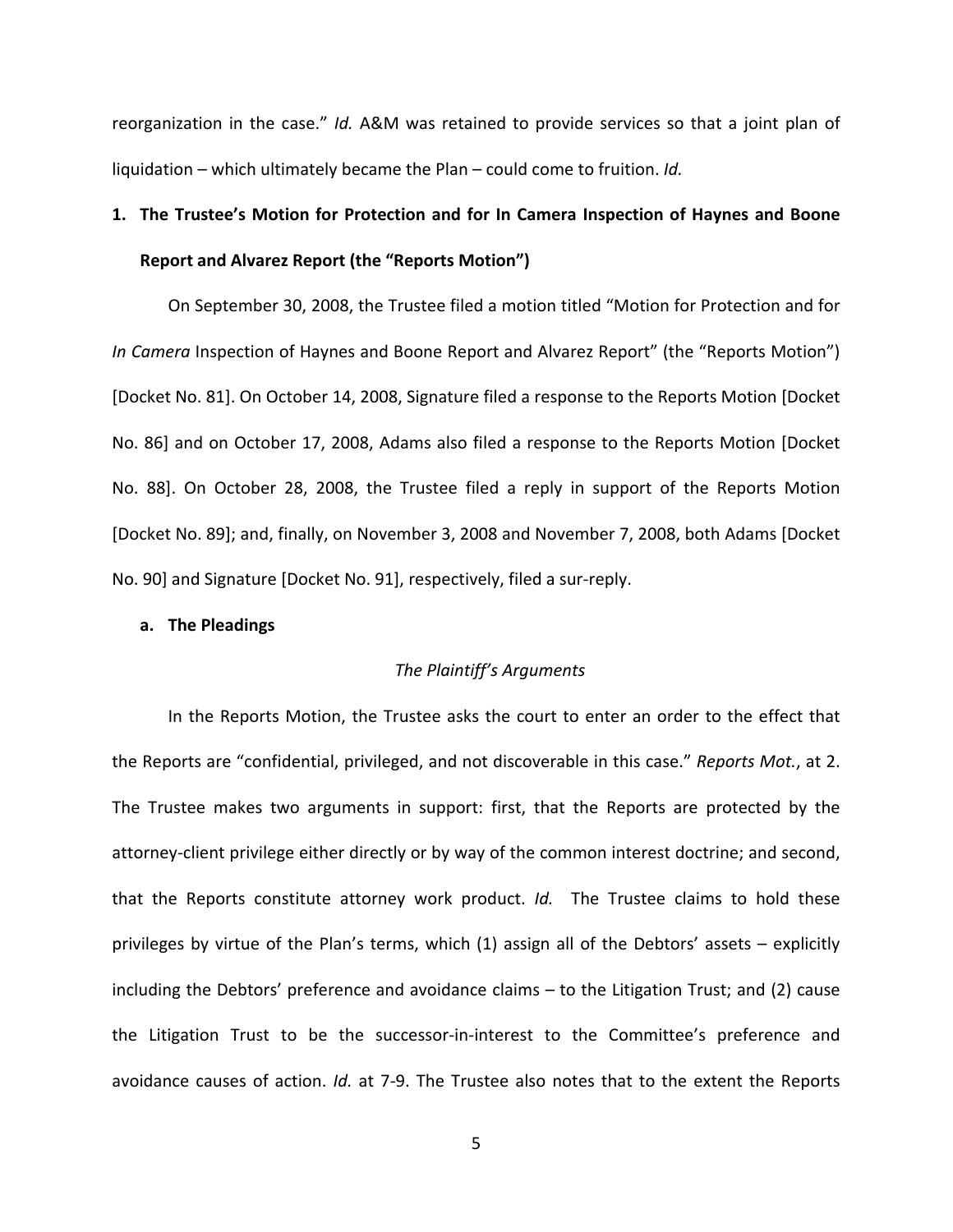were shared with his current counsel – MehaffyWeber, P.C. – prior to that firm's official retention, MehaffyWeber had signed a confidentiality agreement. *Id.* at 8. (Indeed, the Trustee asserts that to the extent the Reports were shared with any other firms that the Trustee was interviewing as potential counsel in this matter, all were subject to a confidentiality agreement. *Id.*)

The Trustee points out that the H&B Report was prepared by H&B for its client, the Committee; and because under the Plan the Litigation Trust succeeded to all of the interests of the Committee, the Trustee now holds and may assert the Committee's attorney‐client privilege. *Id.* at 9. The A&M Report was prepared for the debtors in order to investigate the estate's potential causes of action against third parties. *Id.* at 14. When, under the Plan, the debtors' assets vested in the Litigation Trust, the Trustee holds the debtors' attorney‐client privilege as to the A&M Report. Alternatively, if he is not a successor‐in‐interest to the Committee or the debtors, the Trustee claims to still assert the attorney‐client privilege as to both Reports because the debtors/Trustee, the Lenders and the Committee "have common legal interests: to pursue and liquidate the estate's legal causes of action in order to realize the value of those assets for the benefit of the creditors." *Id.* at 11.

The Trustee also argues that the Reports are protected by the work product doctrine. *Id.* at 12‐13, 15‐16. More specifically, as to the H&B Report, the Trustee notes that it "attaches only 16 documents out of the thousands of pages of relevant documents. Such a selection shows the mental impressions, strategy and opinions of Haynes & Boone." *Reports Mot.*, at 13. The Trustee contends that the Reports meet all of the elements required for them to be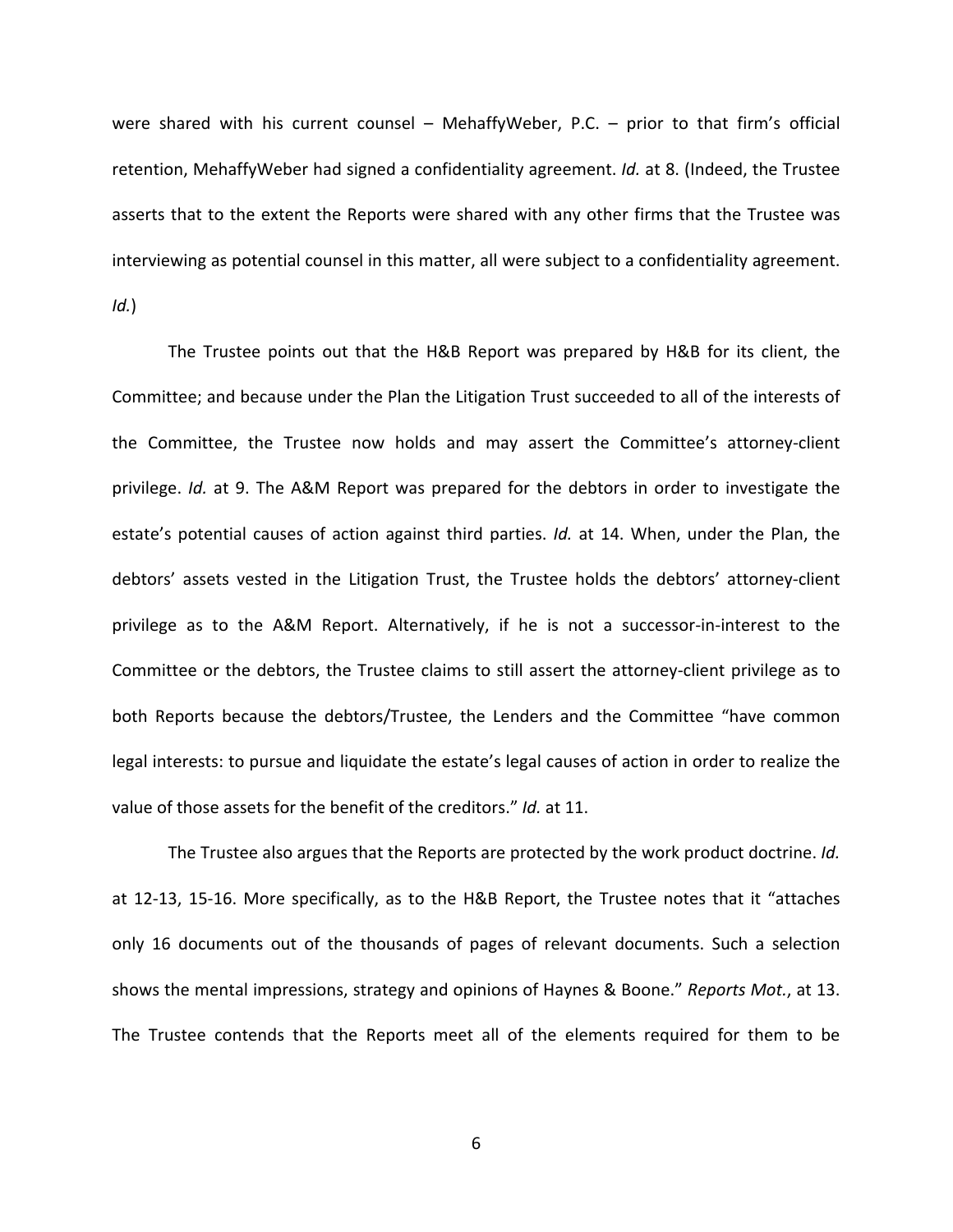considered protected work product, *Id.* at 13, 15, and are thus protected from discovery by the opposing parties.

The Trustee in his reply adds that he retained H&B after the Plan was confirmed and became effective. The Trustee further argues, in support of his work product privilege for the H&B Report that it was prepared in anticipation of litigation with respect to the debtors' financing, and "on later issues pertaining to projected confirmation of a consensual plan of reorganization supported by the Committee, the Debtors, and the secured lenders, which following confirmation would include the assertions of causes of action for the benefit of the bankruptcy estates and all creditors." *Id.* at 3. The Trustee cites to *In re Grand Jury Subpoenas, 89‐3 and 89‐4, John Doe 89‐129*, 902 F.2d 244, 249 (4th Cir. 1990) as support of his assertion that the common interest doctrine is not limited to defendants and may also apply to plaintiffs. *Id.* at 2.

Lastly, the Trustee challenges Adams and Signature's contentions that there is a substantial need for the Reports. First, the Trustee notes that he will be able to prove the allegations in the complaint without utilizing the Reports. *Id.* at 3‐4. Second, because the Reports constitute opinion work product, Adams and Signature need to show a compelling (as opposed to substantial) need for the Reports. *Id.* at 4. And, third, the H&B Report "constitutes an attorney‐client communication. It… was drafted as legal advice from attorney to client." *Id.* The Trustee again notes that Adams and Signature's desire to avoid having to review the documentary evidence in this case does not constitute a compelling need that justifies setting aside the policies of protecting work product. *Id.*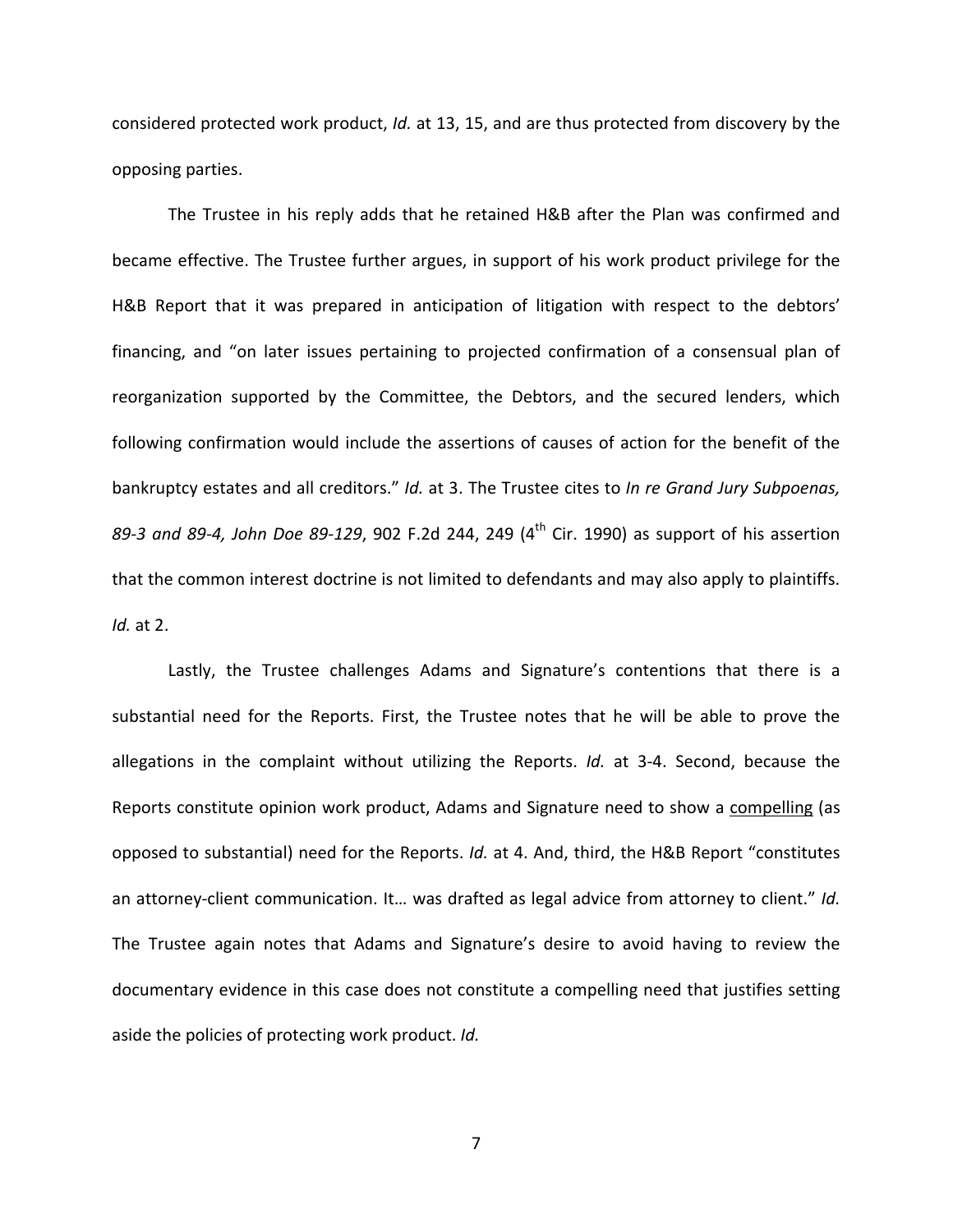#### *Signature and Adams' Arguments*

Both Signature and Adams object to the Trustee's position that the Reports are not discoverable. Signature argues that the H&B Report is not subject to attorney‐client privilege for three reasons: first, it was prepared for the Committee, not the Trustee; consequently only the Committee, as H&B's client, and not the Trustee may assert the privilege; second, the H&B Report was not kept as a confidential communication since it was distributed to a number of parties including the various Committee members and their respective counsel, the Trustee, the Trustee's counsel in this adversary proceeding, other counsel who the Trustee considered hiring to represent him in this adversary proceeding, and maybe other parties (citing *United States v. El Paso Co.*, 682 F.2d 530, 539 (5th Cir. 1982); and third, citing to *Caplin v. Marine Midland Grace Trust Co. of New York*, 406 U.S. 416, 428‐29 (1972) and *In re Seven Seas Petroleum*, 522 F.3d 575, 584 (5<sup>th</sup> Cir. 2008) Signature argues that the Trustee "has no right to bring claims that belong solely to the estate's creditors…," *Signature Resp.*, at ¶ 5, and that therefore the Trustee cannot be a successor‐in‐interest to the Committee because "there is no rule that allows the Trustee to step into the shoes of the Committee, and the [sic] therefore there is no attorney-client privilege between the Haynes & Boone attorneys and the Trustee." *Id.*, **¶** 3-5. Furthermore, Signature argues that the common interest doctrine does not apply because the parties are co-plaintiffs, not co-defendants (Signature contends the common interest doctrine applies only to co-defendants). Moreover, Signature says the H&B Report cannot be work product because it was not prepared in anticipation of litigation. *Id.* at ¶¶ 6‐7. Signature notes that "the issues addressed [in the H&B Report] were not related to the issues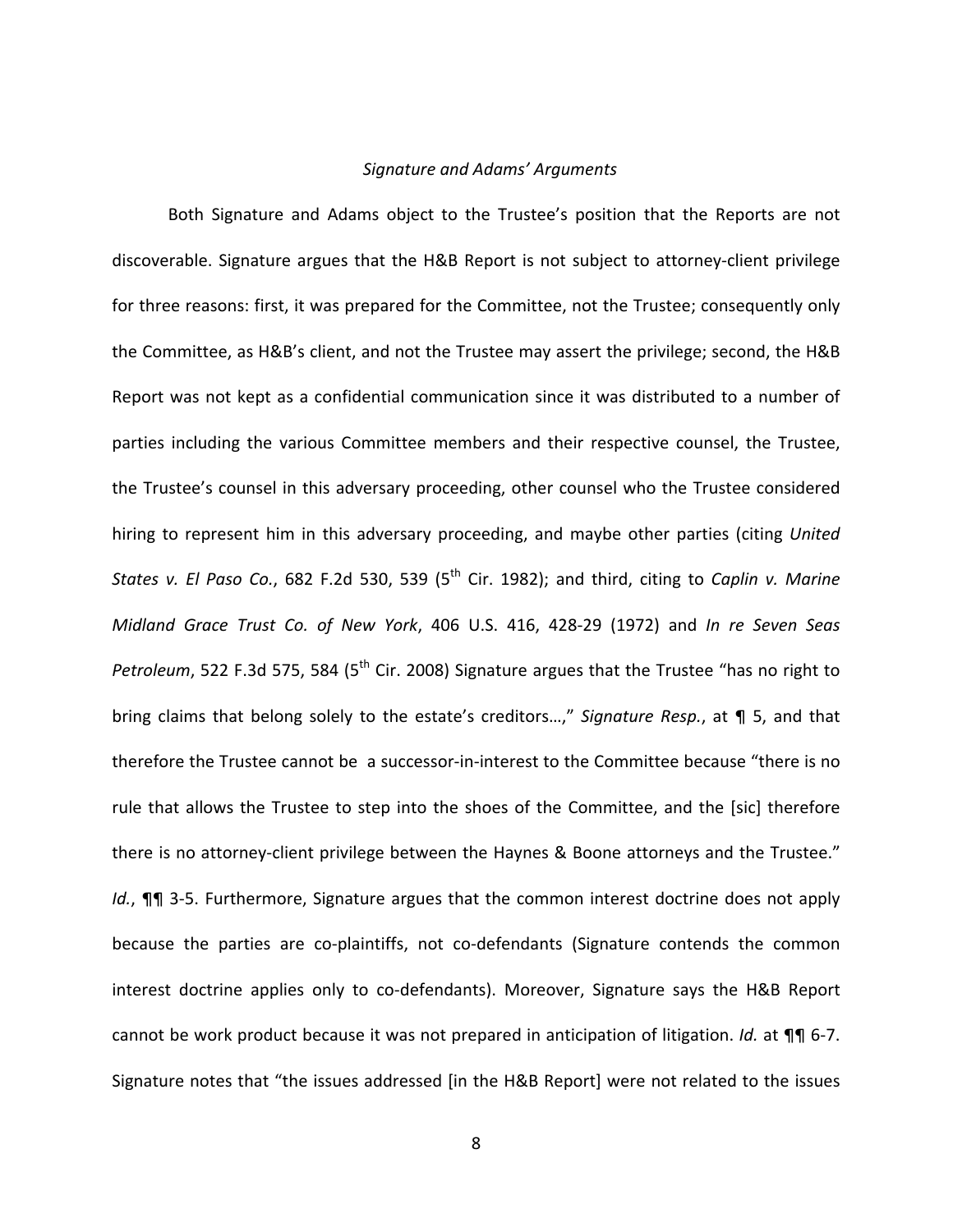involved in this adversary proceeding…," *Id.* at ¶ 9, so it could not have been made in anticipation of litigation. *Id.* Finally, Signature says that the H&B Report should be produced anyway because, otherwise, Signature will be forced to comb through three hundred boxes of relevant documents, which constitutes an undue hardship. *Id.* at ¶ 10.

With regard to the A&M Report, Signature notes that the A&M Report was created by an accounting firm, not an attorney, so it cannot privileged. *Signature Resp.*, at ¶ 11. Signature adds that A&M was hired by the debtors, not by an attorney, so the accountants' work could not be privileged on that basis. *Id.* at ¶ 14. Signature says that the work A&M performed for the debtors was not necessary "for the client's consultation…," *Id.* at ¶ 16. *Id.* Additionally, Signature contends that "the Trustee has still not met his burden because he cannot prove that the Alvarez report remained a confidential communication between an attorney and a client...," *Id.* at ¶ 12, as the A&M Report was shared amongst the debtors, the Committee, H&B, the Lenders and other attorneys. *Id.* Signature goes on to argue that the A&M Report cannot meet the requirements of the common interest doctrine or the work product doctrine for the same reasons as the H&B Report. *Id.* at ¶¶ 18‐19.

Adams joined in Signature's arguments. Adams adds that because "neither the Trustee, nor the Trust Committee was the client when the Haynes and Boone Report was prepared, nor was the Haynes and Boone Report prepared on behalf of the Trustee or the Trust Committee…," *Adams Resp.* at 6, and because the H&B Report was distributed to these parties, as well as to their counsel, the attorney-client privilege was lost. *Id.* Because the H&B Report was not prepared for the debtors or the Litigation Trust in preparation for this litigation, Adams says it also cannot constitute work product. *Id.* at 7.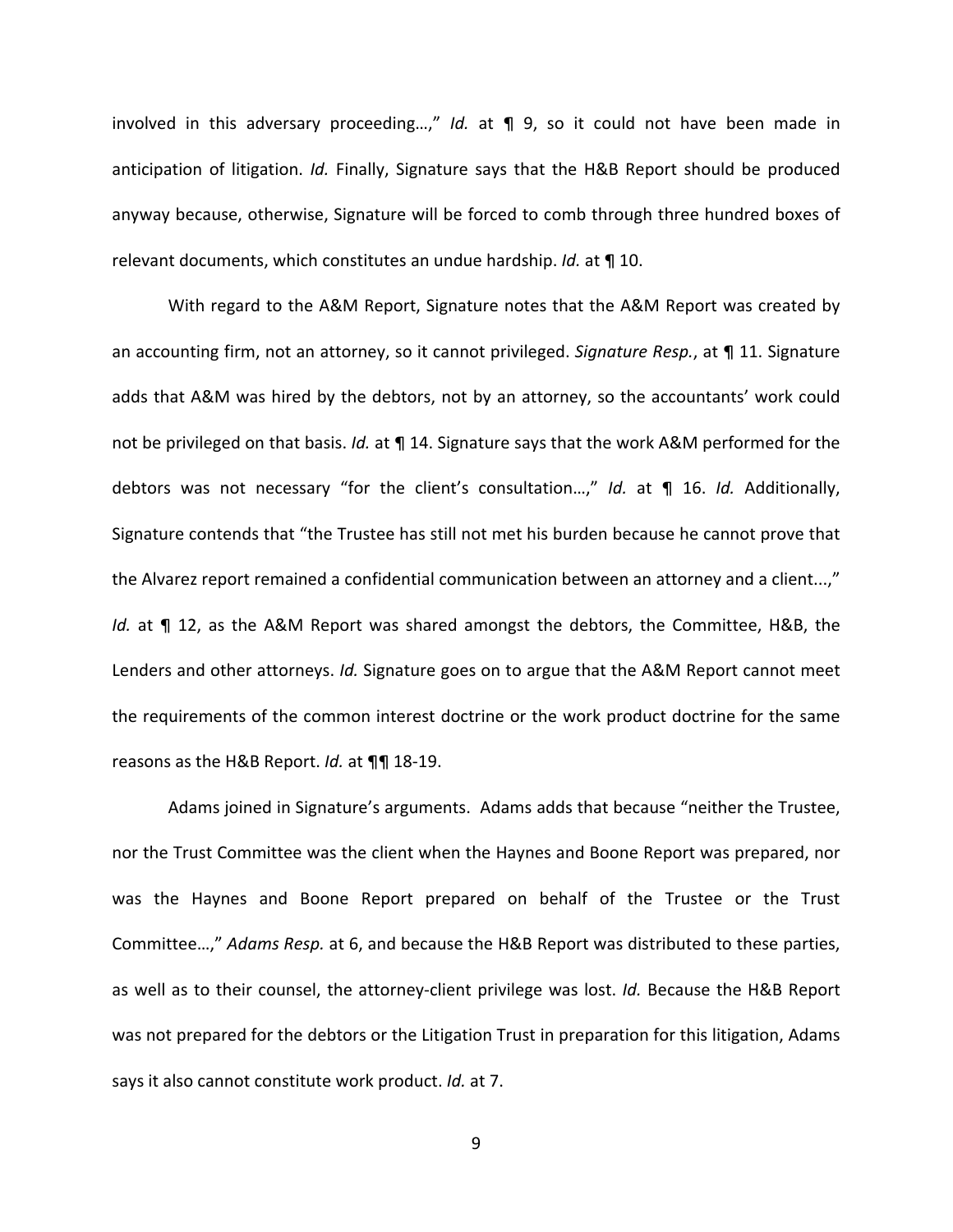With respect to the A&M Report, Adams echoes the points made by Signature. *Id.* at 8‐ 9. Adams says that it too would suffer an undue hardship if the Reports are not produced because the Trustee's complaint is based solely on the information in the Reports and such information, says Adams, cannot be discovered from any other source. *Id.* at 9‐10. Lastly, Adams notes that if the Trustee intends to call A&M or H&B as experts at some point during the trial, the Reports will have to be disclosed eventually anyway. *Id.* at 10. Both Signature and Adams filed sur‐replies at the beginning of November 2008. They cite to *In re Yarn Processing Patent Validity Litigation v. Leesona Corp., et. al.*, 530 F.2d 83, 90 (5th Cir. 1976) and make (for the first time) a new argument with regard to the attorney-client privilege: "the mere assignment under the terms of a confirmed plan of 'Committee rights' does not entail an assignment of the attorney/client privilege between the Committee and its counsel." *Adams Sur‐Reply*, at 4; *see also Signature Sur‐Reply* ¶ 2. Moreover, Adams adds that "the post‐ confirmation employment [of H&B] relates solely to their efforts as special counsel to prosecute select avoidance claims on a contingency fee basis and not to prepare and/or present reports to the Trustee... The post-confirmation employment of Haynes & Boone did not authorize Haynes & Boone a [sic] disclosure of confidential information belonging to the Committee – since that privilege belongs to the client – the Committee." *Adams Sur‐Reply* at 3. Thus, when the H&B Report was provided to the Trustee, a third party, the attorney‐client privilege was waived. *Id.* at 4. With regard to the Trustee's assertion of the common interest doctrine, Adams again raises a new argument: "the Common Interest Doctrine has no application because the Committee is a non‐existent party with which the Trustee can not have a common interest." *Id.* at 5; *Signature Sur‐Reply* at ¶ 3. Thus, there is "simply no practical application of the Common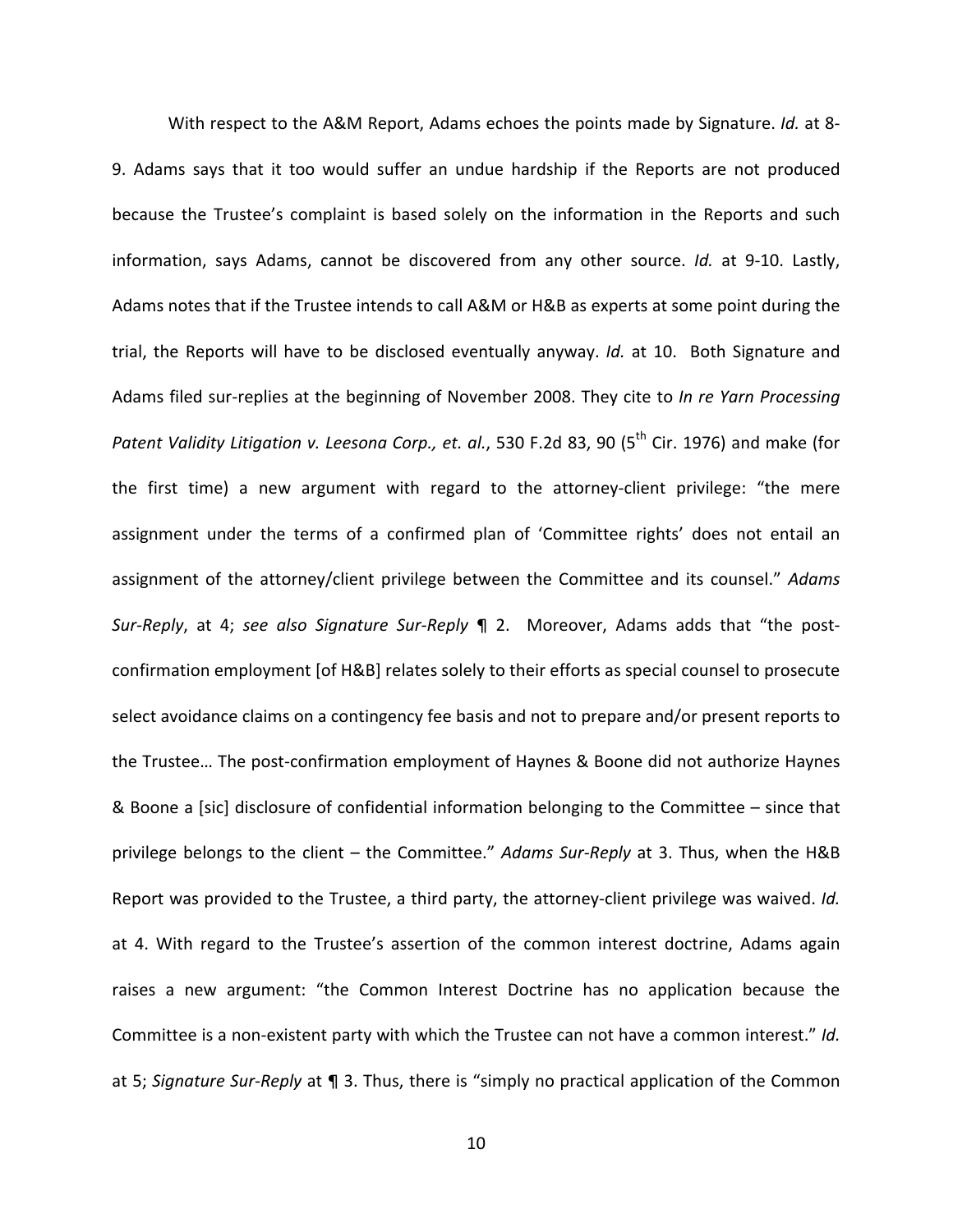Interest Doctrine." *Adams Sur‐Reply*, at 5; *Signature Sur‐Reply* ¶ 3 (neither party cites a case to support this proposition). For these reasons, both Signature and Adams asks that the Reports Motion be denied in full.

#### **b. Analysis**

#### *Attorney‐Client Privilege*

We turn first to whether the Trustee is the holder of an attorney-client privilege. In *Commodity Futures Trading Commission v. Weintraub*, 471 U.S. 343, 85 L.Ed. 2d 372, 105 S. Ct. 1986 (1985), the Supreme Court noted that because a corporation can only act through its agents, a corporation itself can neither assert nor waive the attorney‐client privilege. *Official* Comm. of Unsecured Creditors of Hechinger Inv. Co. of Del. v. Fleet Retail Fin. Group, et. al. (In re *Hechinger Inv. Co. of Del.)*, 285 B.R. 601, 610 (D. Del. 2002) (discussing *Weintraub*). Instead, corporate management undertakes actions by a solvent company; when control of the company is passed to new management, the authority to act on behalf of the corporation also passes to that new management. *Id.* "'[N]ew managers installed as a result of a takeover, merger, loss of confidence by shareholders, or simply normal succession, may waive the attorney‐client privilege with respect to communications made by former officers and directors.'" *Am. Int'l Specialty Lines Ins. Co. v. NWI‐I, Inc., et. al.*, 240 F.R.D. 401, 405 (N.D. Ill. 2007) (citing *Weintraub*, 471 U.S. at 349). However, when a company declares bankruptcy, all of the corporation's property transfers to an estate managed by a trustee (or by a debtor‐in‐ possession, as the case may be). *Id.* The bankruptcy trustee effectively becomes the bankrupt's management and the power of the company's pre-bankruptcy managers is severely restricted. *Id.* at 610‐611. For this reason, the Supreme Court held in *Weintraub* that "the trustee's role is 'most analogous to that of a solvent corporation's management,' and therefore, the right to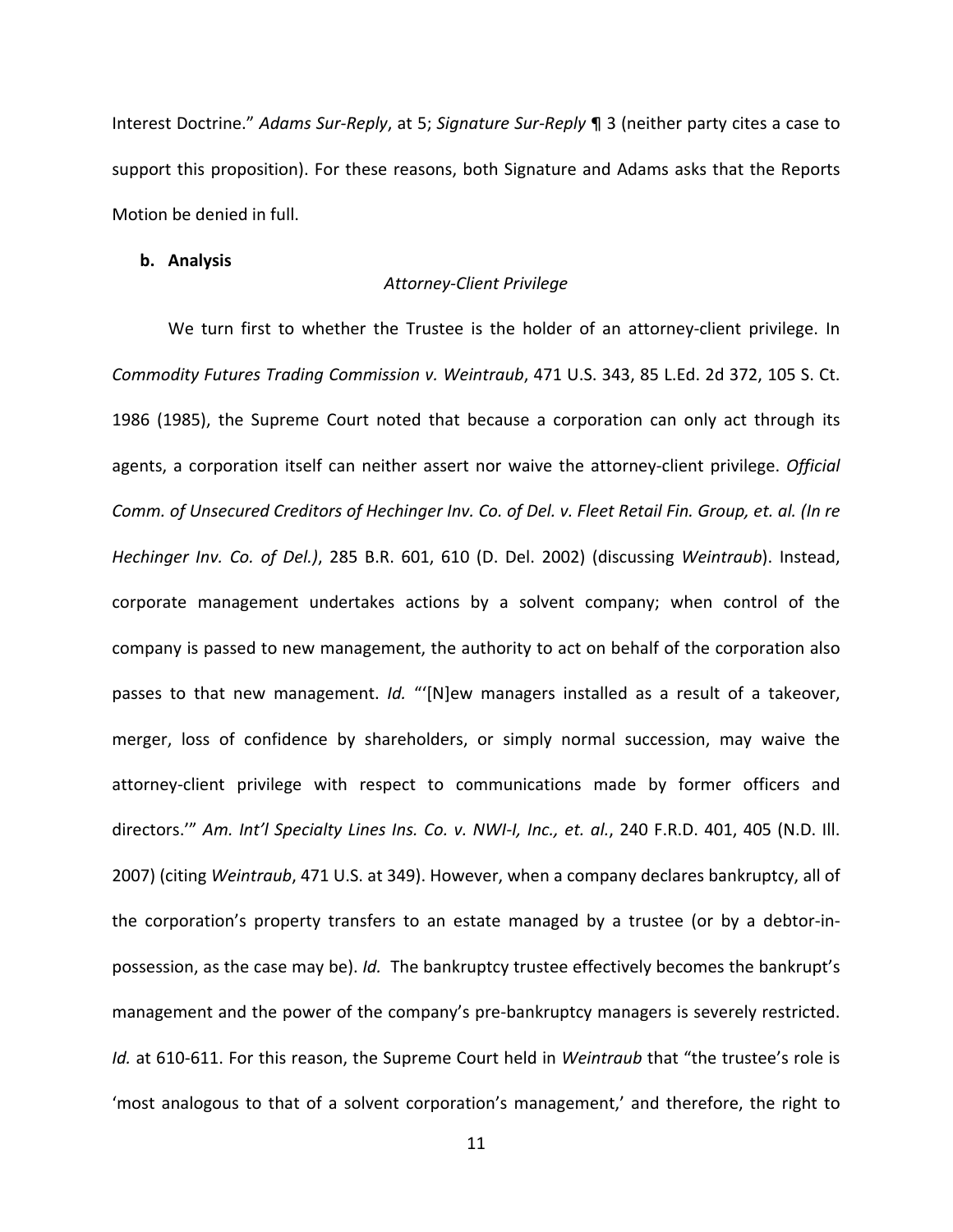assert or waive the attorney‐client privilege of the debtor corporation rests with the trustee in a bankruptcy situation." *Id.* at 611 (citing *Weintraub*, 471 U.S. at 349).

Apparently ignoring what the Supreme Court had to say in *Weintraub,* Signature and Adams rely on Fifth Circuit case that both pre‐dates *Weintraub* and the enactment of the Bankruptcy Code. *See In re Yarn Processing Patent Validity Litig.*, 530 F.2d 83 (5th Cir. 1976). They cite this older case for the proposition that, when assets are transferred, the attorney‐ client privilege does not follow the transfer. Of course, the Supreme Court's ruling necessarily trumps, but the case Is inapposite anyway. The attorney‐client privilege was not even an issue before the court. 530 F.2d, at 84. The case concerned litigation over the *disqualification* of an attorney due to a *conflict of interest*, and did not even address the proposition for which it is here urged. *See id.*; *see also Am. Int'l Specialty Lines Ins. Co. v. NWI‐I, Inc., et. al.*, 240 F.R.D. 401, 408 (N.D. Ill. 2007) (saying that one party's citation to *In re I Successor Corp.*, 321 B.R. 640 (Bankr. S.D.N.Y. 2005), which disqualified a law firm from representing one of the parties before it, was distinguishable because it did "not discuss the general principle that the right to assert or waive a corporation's attorney‐client privilege is an incident of control of the corporation.") It is true that *In re Yarn Processing* does discuss whether an attorney can be said to represent a successor entity that acquires an asset from the predecessor who was the attorney's client, and it may be from that observation that Signature and Adams intend to extrapolate the broad proposition they urge in their pleadings. However, no such broad rule can be gleaned from *Yarn Processing.* To the contrary, *Yarn Processing* says only that the attorney‐client relationship does not follow the transfer of *an* asset (there, a patent). *Weintraub*, on the other hand, concludes that the transfer of *all* the assets of a corporation, such that nothing is left behind, may result in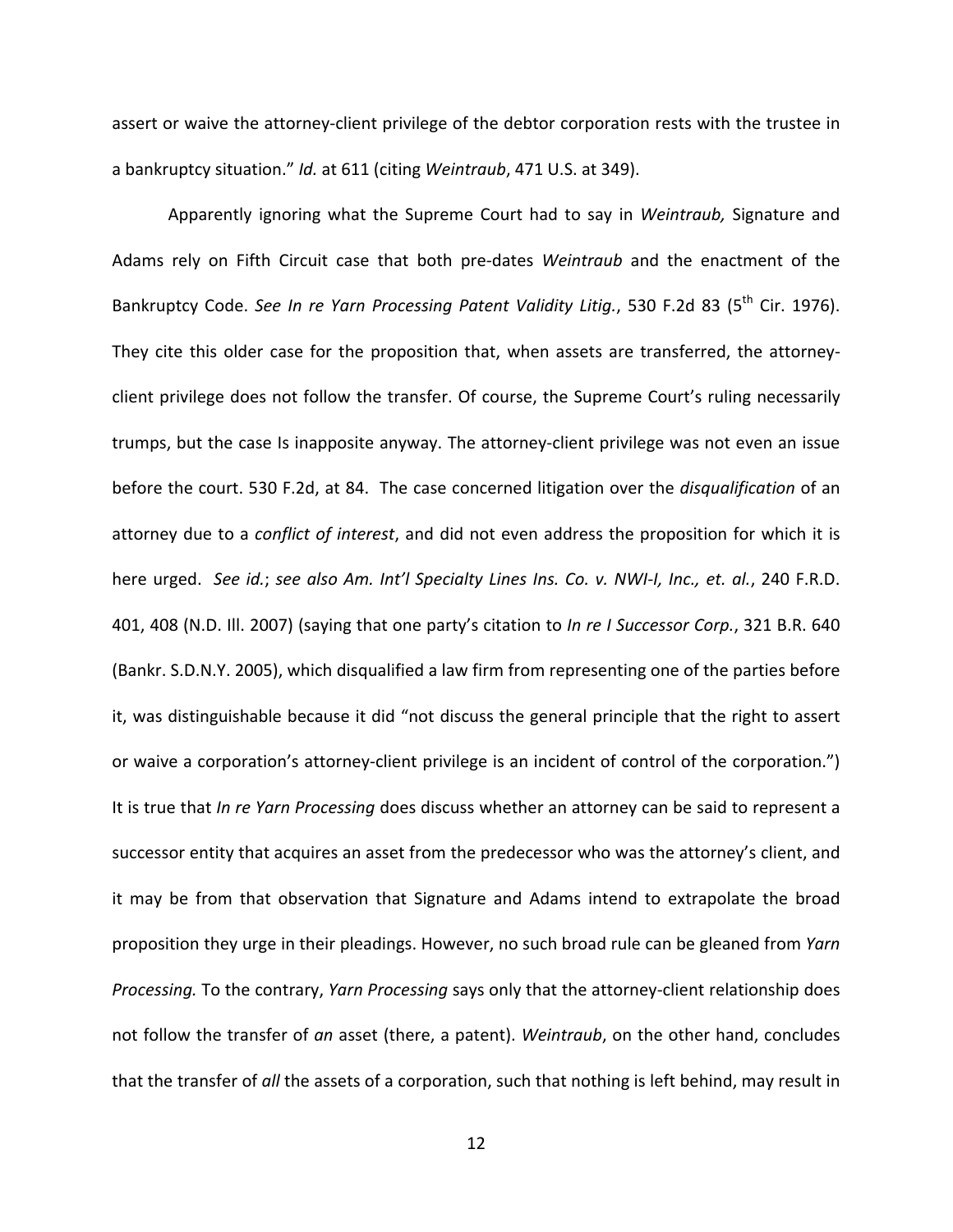a transfer of the privilege that inheres in the attorney‐client relationship. A district court for the

Eastern District of Texas explained it thusly:

'whether the attorney‐client relationship transfers . . . to the new owners turns on the practical consequences rather than the formalities of the particular transaction.' *Tekni‐Plex, Inc. v. Meyer and Landis*, 89 N.Y.2d 123, 674 N.E.2d 663, 668, 651 N.Y.S.2d 954 (N.Y. 1996); *see also Ramada Franchise System, Inc. v. Hotel of Gainsville Associates, Inc.* 988 F. Supp. 1460, 1464 (N.D. Ga. 1997). If the practical consequences of the transaction result in the transfer of control of the business and the continuation of the business under new management, the authority to assert or waive the attorney‐client privilege will follow as well. *See Community Futures Trading Commn. v. Weintraub*, 471 U.S. 343, 349, 85 L. Ed. 2d 372, 105 S. Ct. 1986 (1985) ('when control of a corporation passes to new management, the authority to assert and waive the corporation's attorney‐client privilege passes as well.'); *see also Tekni‐Plex, Inc.* 674 N.E.2d at 668; *Ramada Franchise System, Inc.*, 988 F. Supp. at 1463.

*Sovereign Software LLC v. Gap, Inc.*, 340 F.Supp.2d 760, 763 (E.D. Tex. 2004); *see also American International*, 240 F.R.D. at 406 (citing *Sovereign Software*). The facts of this case are much closer to *Weintraub* than to *Yarn Processing.* All of the Debtors' assets (including those causes of action that had been asserted on behalf of the debtor estate by the Committee) were transferred to the Litigation Trust under the sole management and control of the Trustee. Under *Weintraub* and *Sovereign Software,* the Trustee became the holder of the Debtors' attorney‐client privilege.

Signature's argument that the Trustee cannot hold the Committee's attorney‐client privilege because the Trustee lacks standing to pursue creditor's claims is incorrect and irrelevant to this discovery dispute. Signature misunderstands the roles of statutory committees in bankruptcy cases with regard to the assertion of causes of action. Committees, in the discharge of their statutory duties in the administration of a bankruptcy case, are entitled to retain their own counsel. Any communication that takes place between the committee and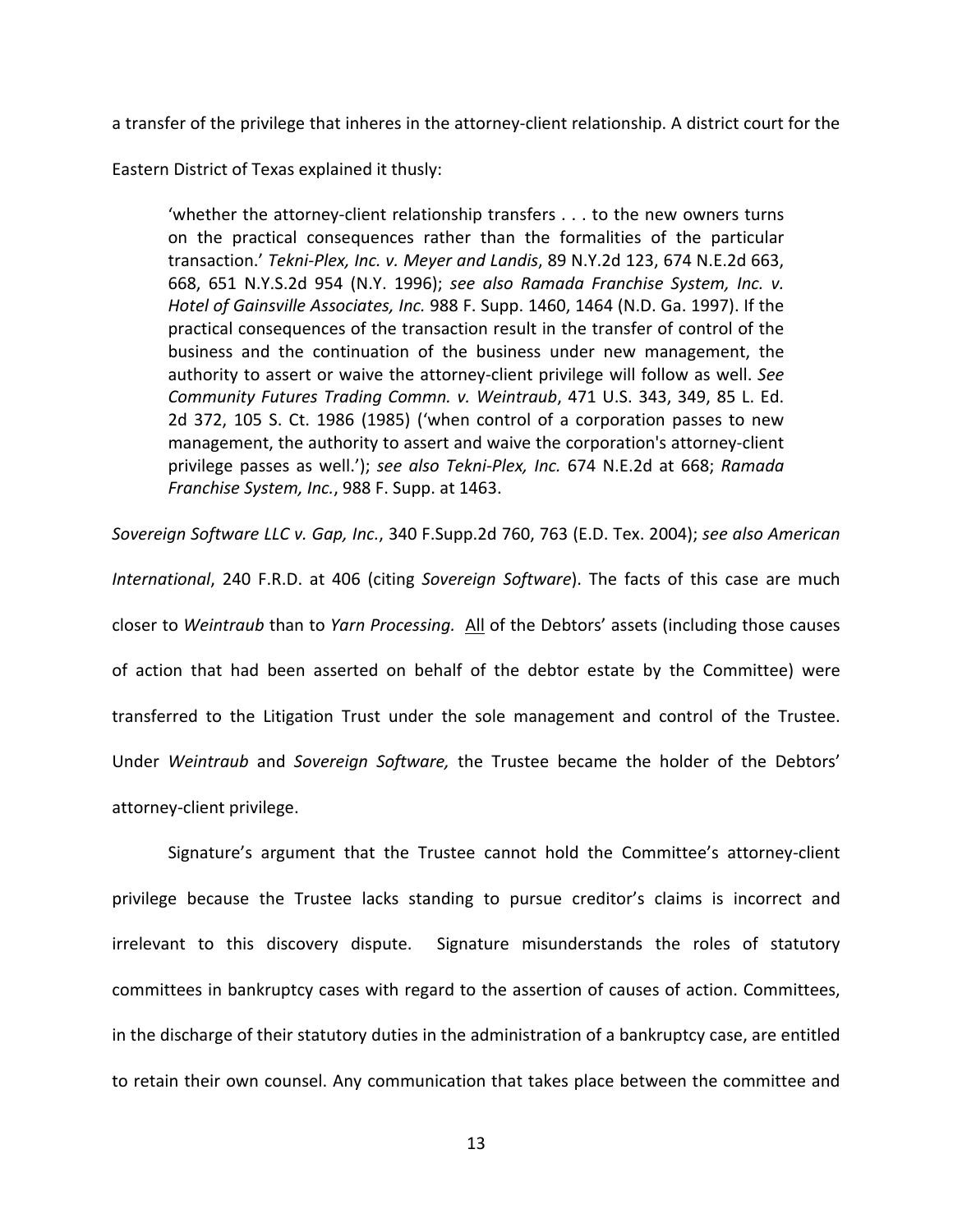its counsel is then privileged. A committee might, as one of its tasks, evaluate causes of action that an estate might bring, to determine whether such actions are worth the estate's pursuing. Its consultations with its counsel in this regard are properly privileged. The committee might conclude that one or more such actions in fact ought to be brought. It might request the debtor-in-possession to do so. The debtor-in-possession might, for one reason or another, decide not to bring suit. The committee then may petition the bankruptcy court for permission to bring the lawsuit *on behalf of the estate. See Official Comm. Of Equity Security Holders of Adelphia Communications Corp. v. Official Comm. Of Unsecured Creditors of Adelphia Communications Corp. (In re Adelphia Communications Corp.),* 544 F.3d 420, 424 (2nd Cir. 2008); *see also Commodore Int'l, Ltd. V. Gould (In re Commodore Int'l Ltd.)*, 262 F.3d 96, 100 (2nd Cir. 2001); *Louisiana World Exposition v. FDIC*, 858 F.2d 233, 247 (5th Cir. 1988); *Torch Liquidating Trust v. Stockstill*, 2009 U.S. App. LEXIS 5339 (5<sup>th</sup> Cir. Feb. 23, 2009). If the court grants the relief, the Committee may then file the suit, with the Committee named as plaintiff. It may use its own counsel to represent it in the action. But the resulting suit is essentially derivative in nature. Any recovery would not go to the Committee, or even directly to unsecured creditors. It would instead go to the estate, for distribution either in accordance with the distribution scheme set out in the Code (in the event of a chapter 7 liquidation) or in accordance with the provisions of a confirmed plan (in the case of a chapter 11).

Signature believes that the Trustee is asserting causes of action for which he does not have standing, and points to the Fifth Circuit's recent decision in *In re Seven Seas Petroleum*, 522 F.3d 575, 584 (5<sup>th</sup> Cir. 2008). That case involved an action brought by a single creditor, not on behalf of the estate, but on its own behalf. The court ruled that the creditor had standing to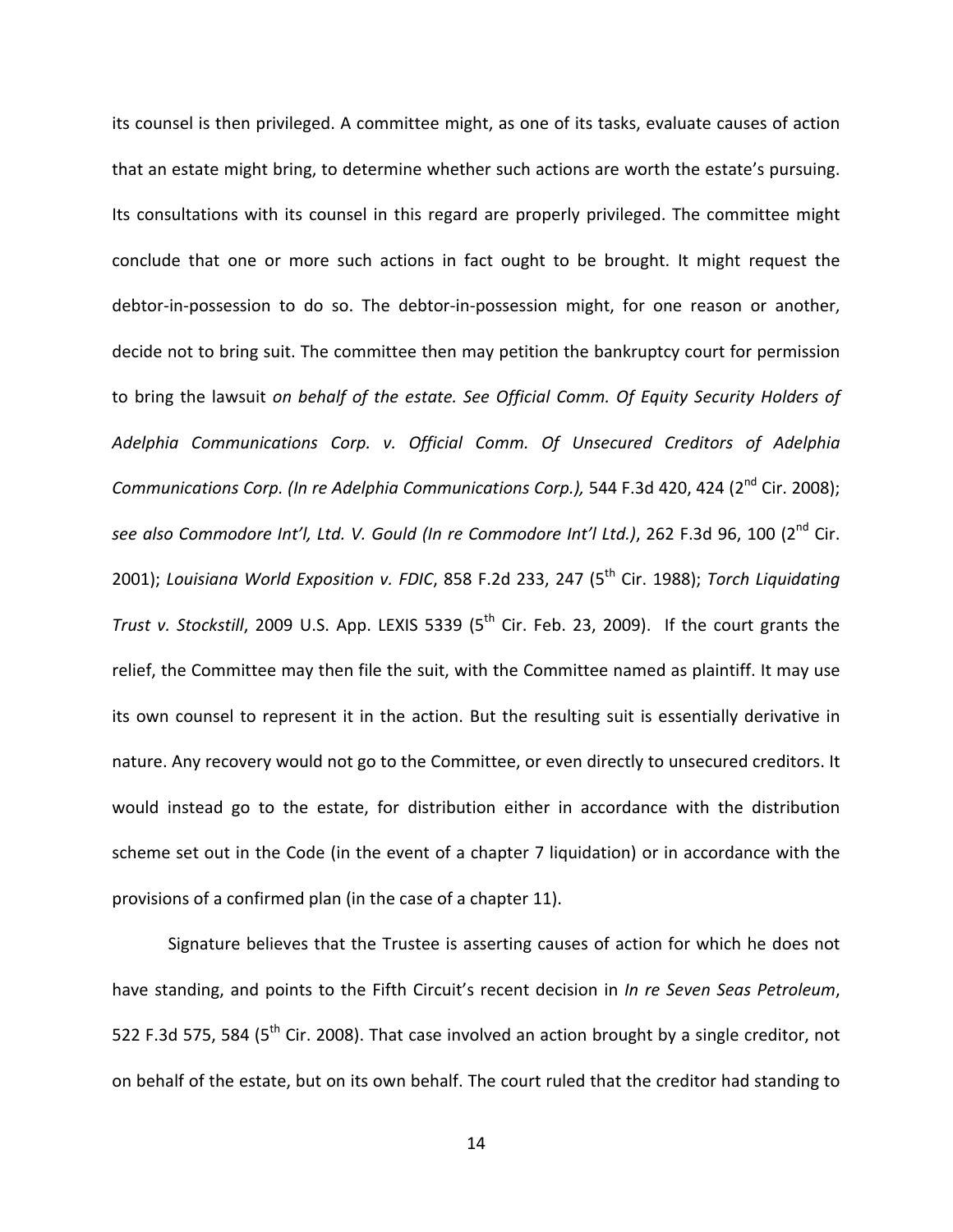bring the action because it did not belong to the bankruptcy estate. Here, the cause of action *does* (or did) belong to the estate. The action could have been brought pre‐confirmation by the debtor-in-possession, or (with the court's permission) by the Committee on behalf of the estate. *Seven Seas* has nothing to say about these facts. That case dealt not with the assertion of a derivative claim on behalf of the estate, but a *direct* claim on behalf of a creditor. The standing analysis is very different in the latter context. *See Seven Seas,* 522 F.3d, at 584. It is not applicable to this case.

We turn then to whether the Reports are themselves privileged. The burden to establish

the elements of the attorney‐client privilege lies with the party claiming the privilege. *Ferko v.*

*NASCAR, Inc.*, 218 F.R.D. 125, 134 (E.D. Tex. 2003) (Schell, J.). That party also has the burden to

prove that waiver did not occur. *Id.* The elements a party must establish to claim the attorney-

client privilege are:

- (1) the asserted holder of the privilege is or sought to become a client;
- (2) the person to whom the communication was made is
	- (a) a member of a bar of a court, or his subordinate, and
	- (b) in connection with this communication is acting as a lawyer;
- (3) the communication relates to a fact of which the attorney was informed
	- (a) by his client
	- (b) without the presence of strangers
	- (c) for the purpose of securing primarily either
		- (i) an opinion on law or
		- (ii) legal services
		- (iii) or assistance in some legal proceeding, and
	- (d) not for the purpose of committing a crime or tort; and
- (4) the privilege has been
	- (a) claimed and
	- (b) not waived by the client.

*Ferko*, 218 F.R.D. at 133‐34.While normally disclosure to third parties waives the privilege, an

exception applies for disclosures to accountants or other professionals hired to assist the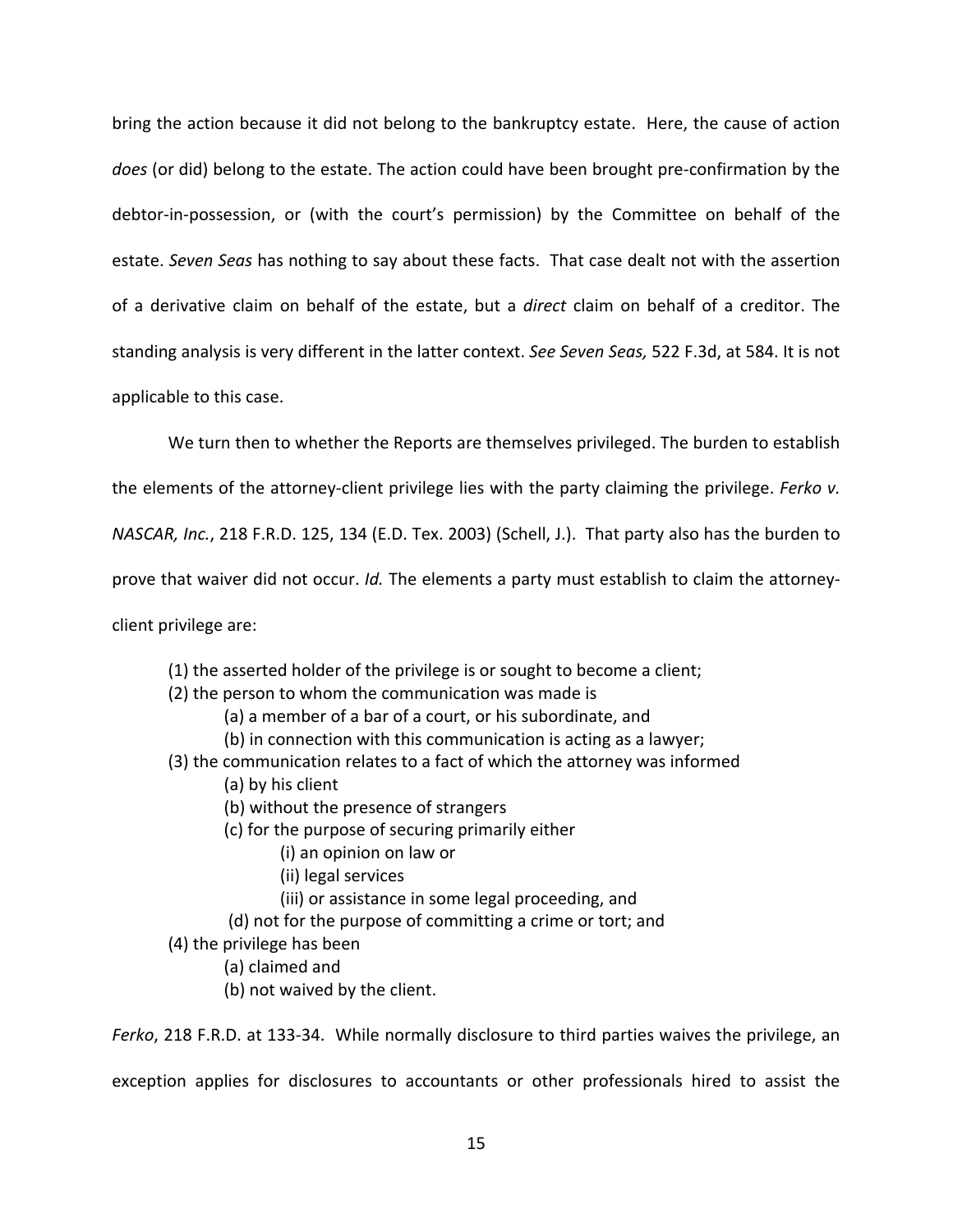lawyer in providing legal advice to the client. *Id.* at 134‐135 (citing *United States v. Kovel*, 296 F.2d 918, 922 (2d Cir. 1961) and saying that "[t]his circuit [Fifth], like most, has adopted the *Kovel* test.").<sup>5</sup> "This exception, however, only applies when communications are made 'for the purpose of obtaining legal advice *from the lawyer*.'" *Id.* at 135 (emphasis original). The third‐ party professional must have been hired for a specific purpose, which significantly relates to the disputed communications. *Id.* Thus, the third‐party professional's services must have "enabled

the giving of legal advice." *Id.* In turn, in defining 'legal advice,' one court explained that

[i]t is not easy to frame a definite test for distinguishing legal from nonlegal advice. . . . [T]he most that can be said by way of generalization is that a matter committed to a professional legal adviser is prima facie so committed for the sake of the legal advice which may be more or less desirable for some aspect of the matter, and is therefore within the privilege unless it clearly appears to be lacking in aspects requiring legal advice.

*SEC v. Brady*, 238 F.R.D. 429, 439 (N.D. Tex. 2006) (citing *Diversified Indus., Inc. v. Meredith*, 572

F.2d 596, 610 (8th Cir. 1977) (quoting 8 Wigmore, Evidence § 2296 (McNaughton rev. 1961)).

It is argued by the defendants in this case that communications to third party professionals can only be protected when it is the *attorney* who has hired them – that it is lost if the professional is hired by the client. The assertion is not supportable by either law or logic. The attorney-client privilege "encompasses contacts between the attorney and a client's agent or representative and between the client and the attorney's agents, provided that the communications are intended to facilitate the provision of legal services by the attorney to the

 $\overline{a}$ 

<sup>5</sup> In *United States v. Kovel*, 296 F.3d 918, 921 (2d. Cir. 1961), the court

set out four factors that must be met for the attorney-client privilege to extend to third parties: 1) third party must be an agent of the attorney; 2) third party must facilitate the communication between the attorney and the client for legal advice; 3) communications with the third party must be kept confidential; 4) the privilege must not be waived. *Kovel* 296 F.2d at 921.

Tri-State Outdoor Media Group, Inc. v. Official Comm. Of Unsecured Creditors (In re Tri-State Outdoor Media Group, *Inc.)*, 283 B.R. 358, 362 (Bankr. M.D. Ga. 2002).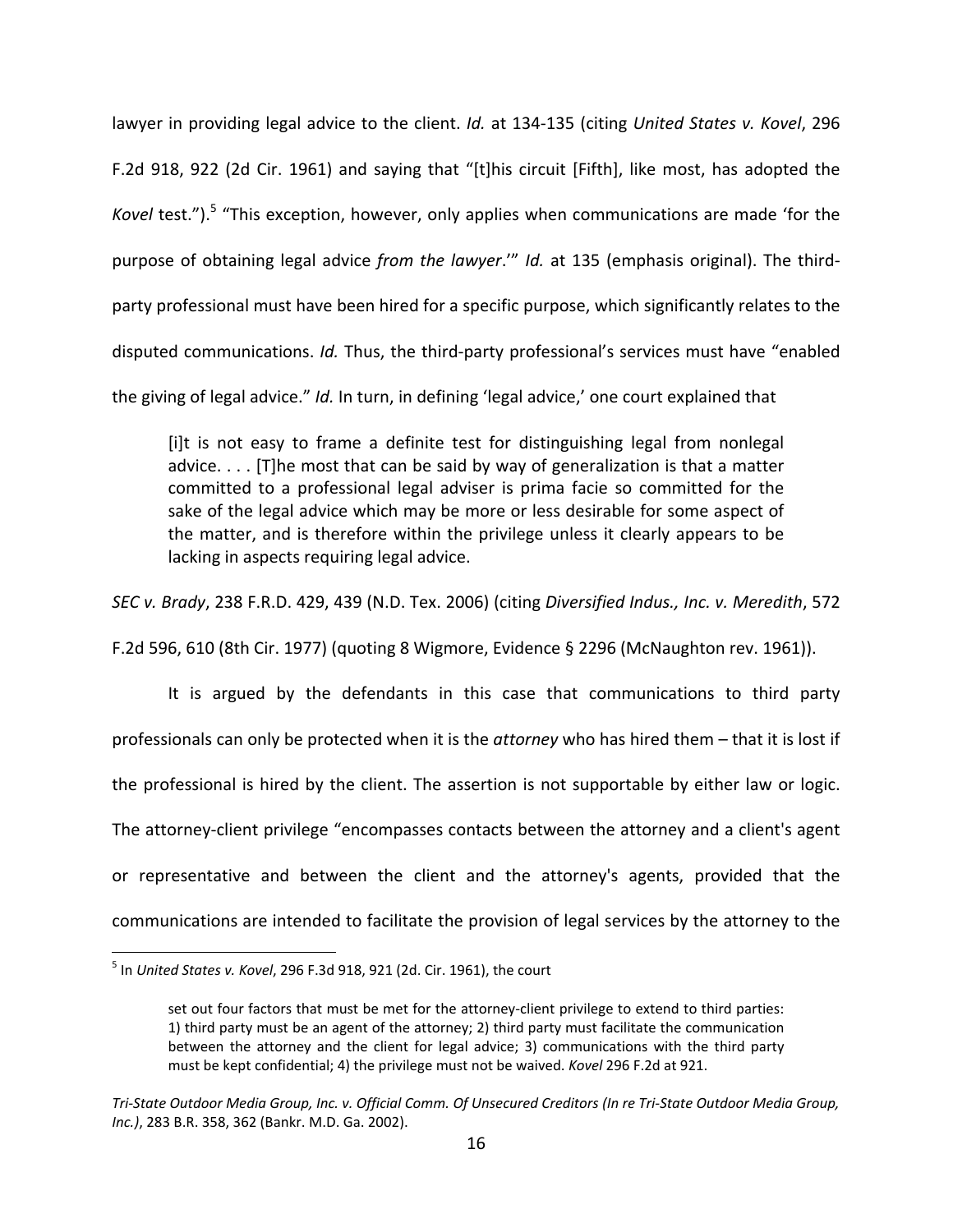client." *Byrnes v. Empire Blue Cross Blue Shield*, 1999 U.S. Dist. LEXIS 17281, at \*6 (S.D.N.Y. Nov. 4, 1999); *see also Ferko,* 218 F.R.D., at 140 n. 15 ("If the client instead of the attorney hires a financial professional, the attorney client privilege protects communications between the attorney and that financial professional if that financial professional is effectively an employee of the client").

This proposition is especially true in the bankruptcy context because, pursuant to 11 U.S.C. §§ 327, 330, third party professionals such as financial advisors, *must* be hired by the bankruptcy estate, or risk not being compensated for their services. *See Silverman v. Hidden Villa Ranch (In re Suprema Specialties, Inc.)*, 2007 Bankr. LEXIS 2304, at \*12 n.5 (Bankr. S.D.N.Y., Jul. 2, 2007) (Peck, J.). In the context of a bankruptcy, a debtor's attorney would never be the one to hire an accountant for work that such an accountant would perform on behalf of the estate – even when the work is for the purpose of facilitating client and attorney communications. In *In re Suprema Specialties*, in response to an argument made by the defendant seeking to compel discovery that an accountant's work product could not be privileged just by saying that the attorneys retained such accountant and did the investigation, Judge Peck responded:

This statement deals with the formalities of the retention process, but otherwise ignores *Kovel* and subsequent cases that make quite clear that accountant work product can be privileged if the accountant's role was, as here, to clarify communications between the attorney and the client. The Court in this decision does not directly address the question of whether retention by the client directly, should make any difference with respect to the protection afforded an accountant's work product. … [When an accountant is retained by the attorney instead of the client,] such a retention may augment an argument based on *Kovel* that the accountant, having been retained by counsel has a role here that may be analogous to that of an interpreter.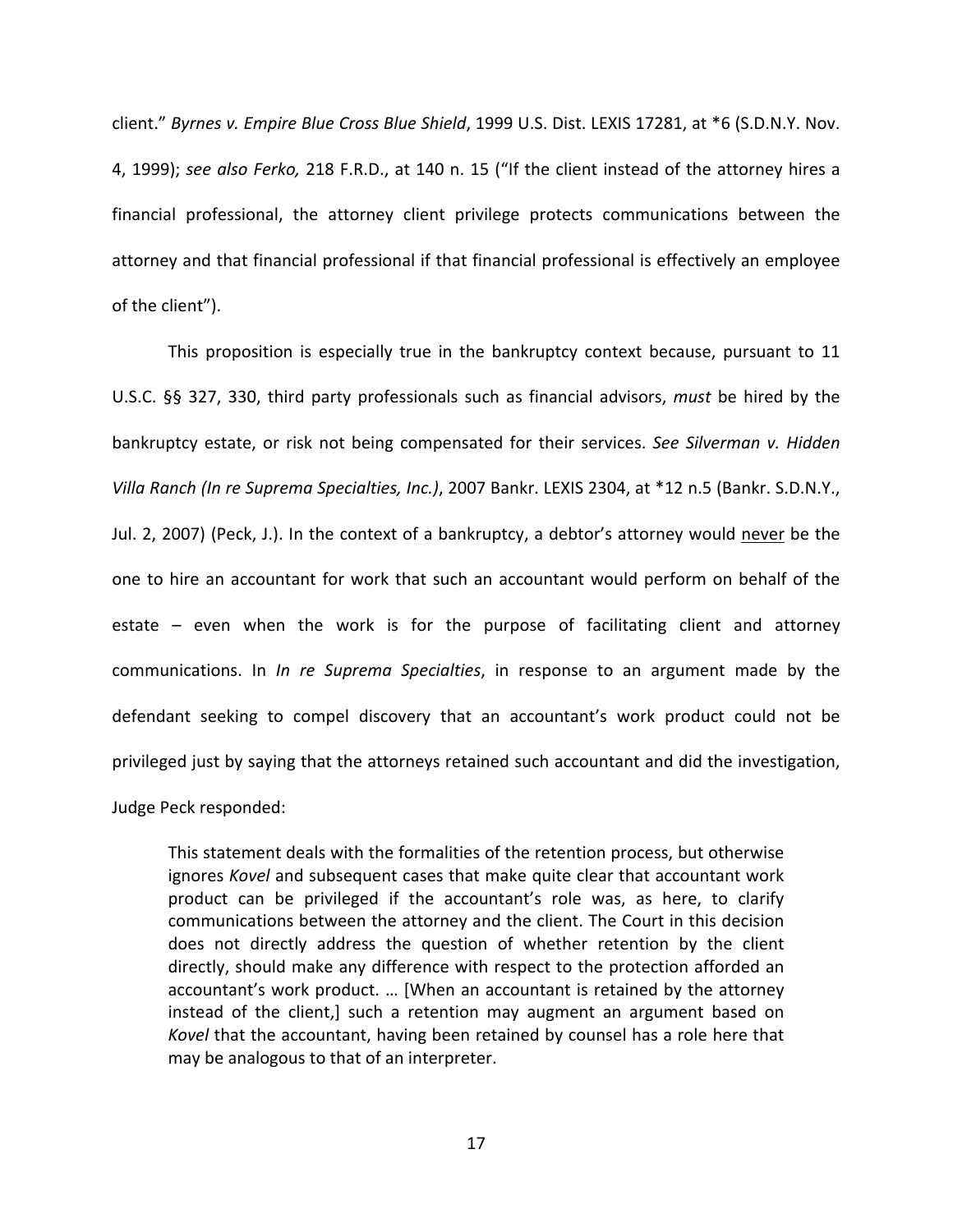2007 Bankr. LEXIS 2304, at \*12‐13. The argument that the A&M Report cannot be privileged because it was the debtors, and not their counsel, who hired them must be rejected because it misapprehends the reason for allowing such communications in the first place – to facilitate communications. It has, literally, nothing to do with who hired them.

Adams argument is different. Adams claims that A&M did not assist L&B in providing legal advice to the debtors, so the exception should not apply. *Adams Resp.*, at 8‐9. Adams simply got it wrong with respect to the role A&M played in this bankruptcy. A&M was specifically tasked with investigating possible estate causes of action; thus, there is no question that A&M was hired to facilitate L&B's provision of legal services to the debtors. A&M's role was analogous to that of an interpreter between the L&B and the debtors. This court follows the ruling and the logic of Judge Peck in *Suprema Specialties*, holding that disclosures to firms such as A&M, when they are acting as "interpreters" between client and lawyer do not result in a waiver of the attorney-client privilege. Barring a waiver of the privilege on some other basis, the A&M Report, prepared to aid the communications between the debtor and its counsel in evaluating potential causes of action, is a privileged attorney‐client communication. Moreover, any disclosures made to A&M do not constitute a waiver of the privilege.

Another exception to the waiver‐by‐disclosure rule is the common interest doctrine. *U.S.A. v. BDO Seidman, LLP,* 492 F.3d 806, 815 (7<sup>th</sup> Cir. 2007). The doctrine applies "where the parties undertake a joint effort with respect to a common legal interest, and the doctrine is limited strictly to those communications made to further an ongoing enterprise." *Id.* at 815‐ 816. The Fifth Circuit requires a palpable threat of litigation for the common interest doctrine to apply. *Id.* at 816 n.6 (citing *U.S. v. Newell*, 315 F.3d 510, 525 (5th Cir. 2002)). The purpose of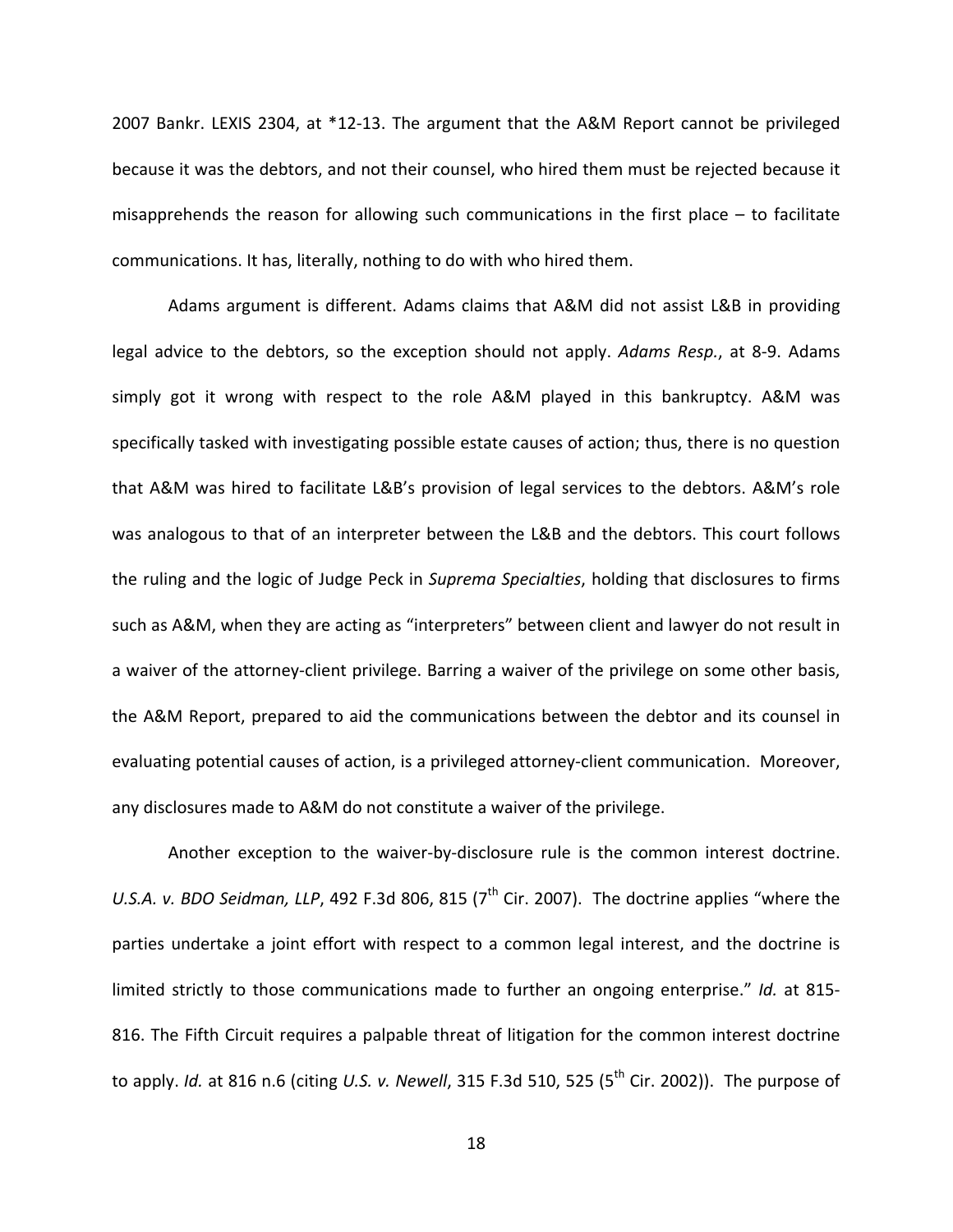the common interest exception goes hand‐in‐hand with the purpose of the attorney‐client privilege:

to 'encourage full disclosure and to facilitate open communication between attorneys and their clients.'... Open communication assists lawyers in rendering legal advice, not only to represent their clients in ongoing litigation, but also to prevent litigation by advising clients to conform their conduct to the law and by addressing legal concerns that may inhibit clients from engaging in otherwise lawful and socially beneficial activities.

*Id.* at 815; *United States v. Impastato*, 2007 U.S. Dist. LEXIS 63454, at \*5 (E.D. La. Aug. 28, 2007)

("'[t]he attorney‐client privilege is the oldest of the privileges for confidential communications known to common law,' and '[i]ts purpose is to encourage full and frank communication between attorneys and their clients and thereby promote broader public interest in the observance of law and administration of justice.'" (citing *U.S. v. El Paso Co.*, 682 F.2d 530, 538 (5th Cir. 1982)). "A court must be cognizant of these policies because '[t]he scope of the attorney‐client privilege is shaped by its purposes.'" *Id.* (citing *United States v. Pipkins*, 528 F.2d 559, 563 (5th Cir. 1976)). However, because the Fifth Circuit requires (at least) pending litigation for the common interest doctrine to apply, *U.S. v. Newell*, 315 F.3d at 525 ("a cognizable common legal interest does not exist if a group of individuals seeks legal counsel to avoid conduct that might lead to litigation, but rather only if they request advice to 'prepare for future litigation.'"), the application of the common interest doctrine is likely limited to encouraging open communication to assist the lawyer in providing legal advice in the face of pending or existing litigation. "Bankruptcy itself constitutes 'litigation' for purposes of delineating privilege." *Brown v. Adams (In re Fort Worth Osteopathic Hosp., Inc.*), 2008 Bankr.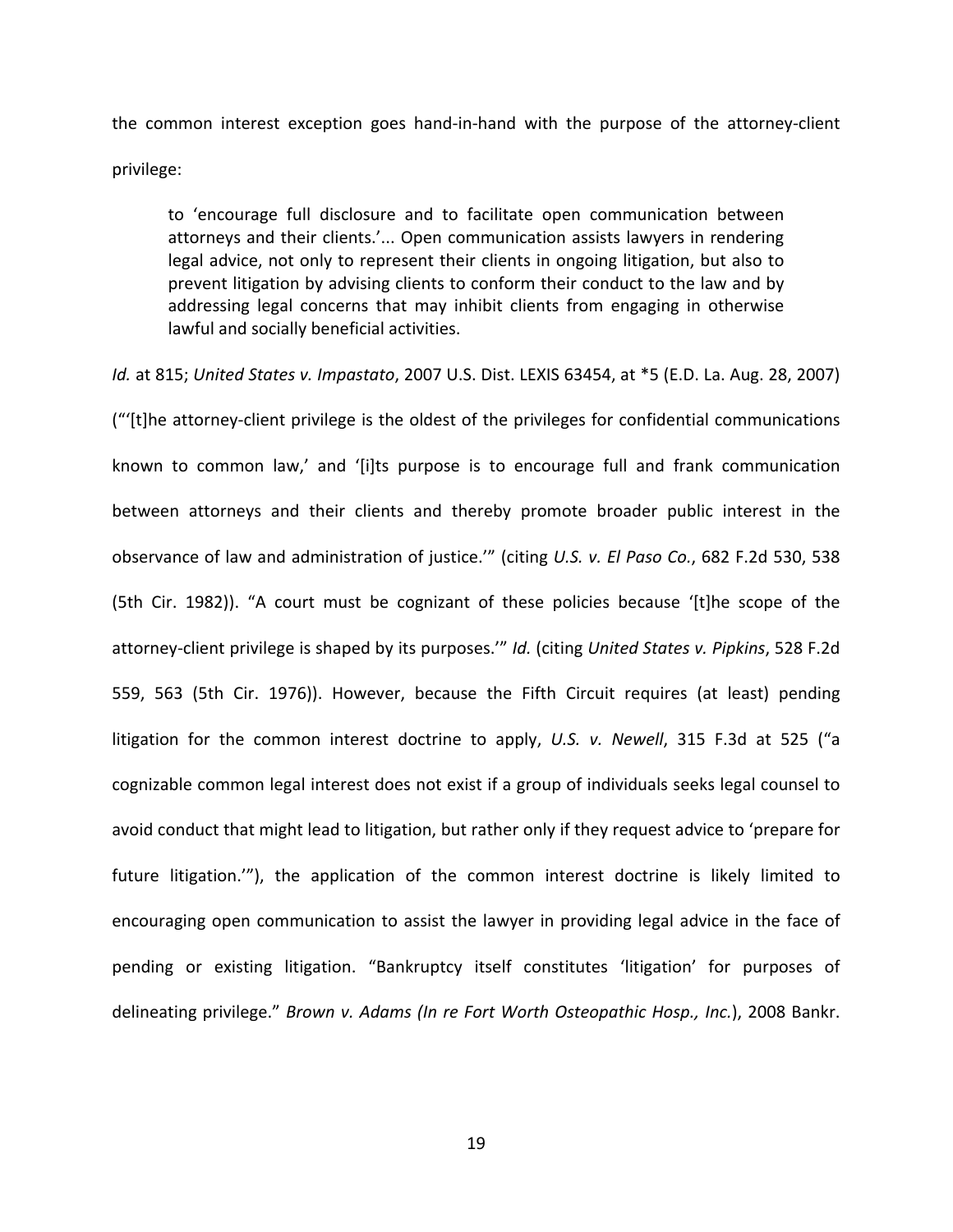LEXIS 3156, at \*44 (Bankr. N.D. Tex. Nov. 14, 2008) (Lynn, J.);6 *see also Tri‐State Outdoor Media Group, Inc. v. Official Comm. Of Unsecured Creditors (In re Tri‐State Outdoor Media Group, Inc.)*, 283 B.R. 358, 364 (Bankr. M.D. Ga. 2002) (saying that "[w]hile Bankruptcy is not entirely litigation, it is an adversarial proceeding, particularly when considering the rights of the debtor versus the rights of an unsecured creditor.")

Notwithstanding Adams' and Signature's arguments to the contrary, the common interest doctrine can apply to plaintiffs as well as to defendants *See In re Grand Jury Subpoenas, 89‐3 and 89‐4, John Doe 89‐129*, 902 F.2d 244, 249 (4th Cir. 1990). Additionally, in *Grochocinski v. Mayer Brown Rowe & Maw LLP*, 251 F.R.D. 316, 2008 U.S. Dist. LEXIS 45011, \*26‐27 (N.D. Ill.

Jun. 9, 2008), the Northern District of Illinois court said that

1

[i]t generally applies to 'any parties who have a 'common interest' in current or potential litigation, either as actual or potential plaintiffs or defendants.' In order to maintain the privilege, 'the common interest must relate to a litigation interest, not merely a common business interest.' Whether the common interest doctrine applies to a privileged document 'depends upon the reason for disclosure, and not when the document was created.' The common interest rule is not limited to parties who are perfectly aligned on the same side of a single litigation, rather the party asserting the privilege must simply demonstrate actual cooperation toward a common legal goal with respect to the documents they seek to withhold. However, this shared interest must be identical, not simply similar. Before asserting the doctrine, however, the parties must first establish that the underlying documents withheld were otherwise privileged before the common interest doctrine arose. Once such a privilege is established, the party asserting the privilege then has the burden of proving the common interest.

(citing *Dexia Credit Local v. Rogan*, 231 F.R.D. 268, 273 (N.D. Ill. 2004) ("the common interest

doctrine more generally applies to any parties who have a 'common interest' in current or

potential litigation, either as actual or potential plaintiffs or defendants."); *see also LaSalle Bank*

<sup>6</sup> Although Judge Lynn was discussing the Texas work product privilege when he made this statement, *Id.*, at \*43‐ 44, the court feels that it applies equally to the litigation element of applying the common interest exception in the Fifth Circuit. After all, litigation is litigation.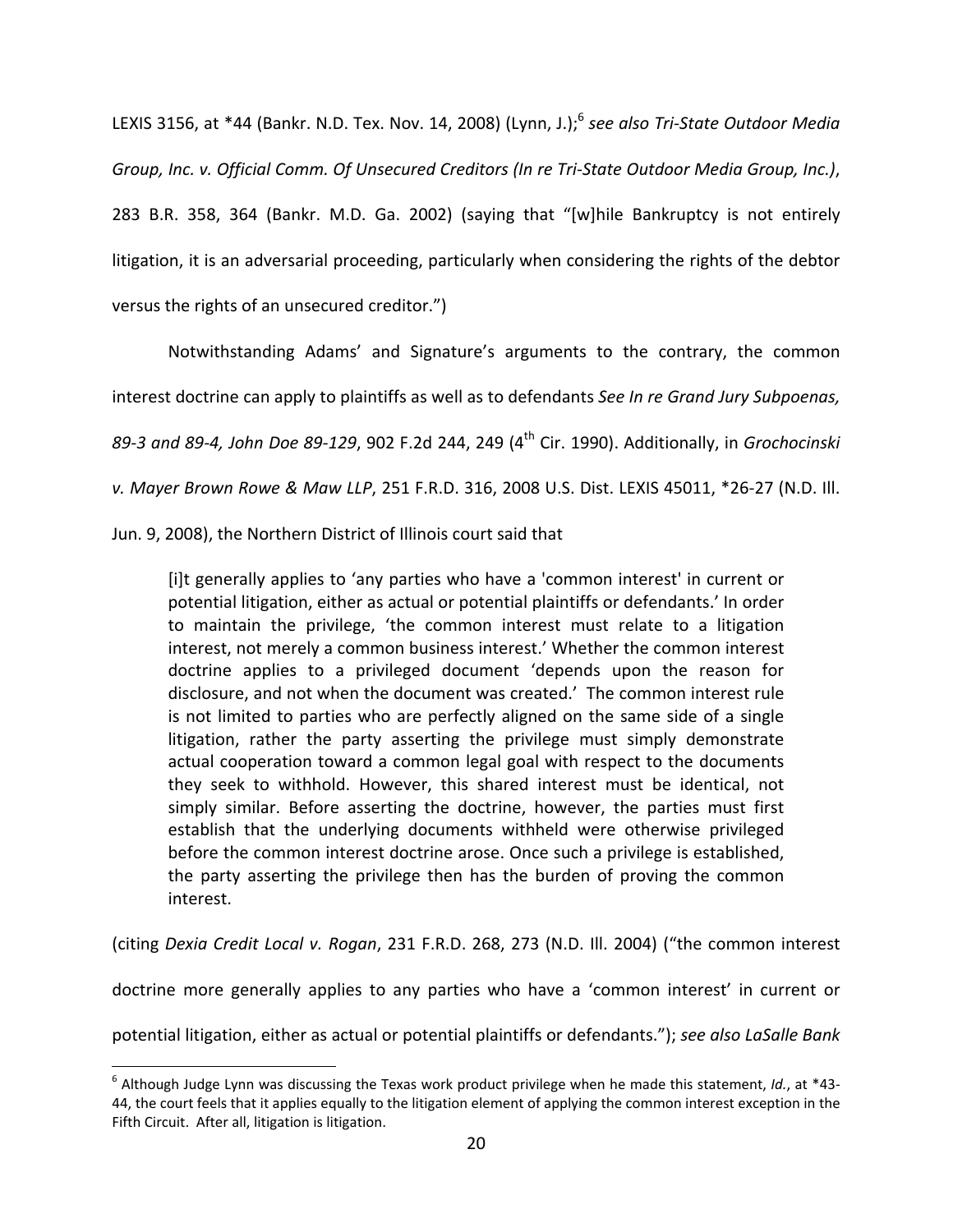*Nat'l Ass'n v. Lehman Bros. Holdings, Inc.,* 209 F.R.D. 112, 116 (D. Md. 2002) (upholding plaintiff's assertion of the common interest doctrine with respect to both the attorney‐client privilege and the work product doctrine). Likewise, Weinstein's Federal Evidence does not distinguish between the assertion of the doctrine by a plaintiff or a defendant. 3‐503 Weinstein's Federal Evidence § 503.21 ("The lawyer-client privilege applies to communications made by the client or the client's ''lawyer to a lawyer representing another in a matter of common interest'"). Ultimately, based upon the longstanding policy that open and full communications between a lawyer and a client should be encouraged – regardless of whether the client is a plaintiff or a defendant – so long as the parties are preparing for litigation, there is no reason that the common interest exception should not apply equally to plaintiffs and defendants.

The Trustee has properly asserted the common interest doctrine as between the debtors, the Committee, and the Banks here. It is uncontested that, in connection with resolving their issues for final approval of the DIP financing, the debtors, the Committee and the Banks agreed to join forces for the ultimate purpose of confirming a liquidating plan of reorganization that recovered and distributed the debtors' assets, and arranged for the pursuit of causes of action held by the estate. In pursuit of that strategy the debtor hired A&M for the purpose of analyzing the debtors' causes of action. By the time the debtors hired A&M in May 2006, and subsequently when the A&M Report was shared, the three entities were working towards the common – and ultimately successful – goal of identifying and pursuing the debtors' causes of action. In fact, the Lenders had agreed to fund a large portion of the debtors' bankruptcy and post‐confirmation expenses, *Discl. Stmnt.* at 16‐17, 19, and in September 2006,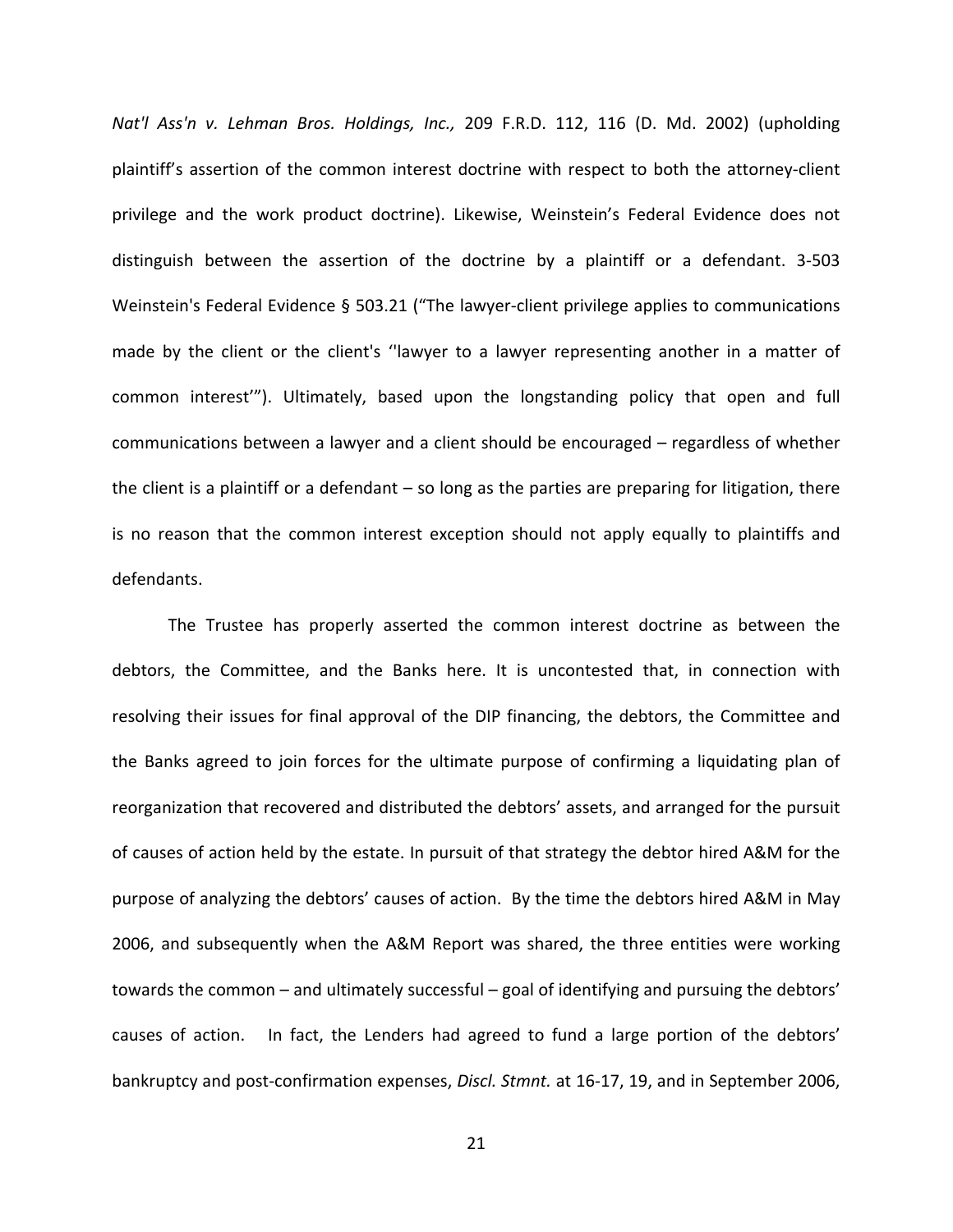the court granted the Committee – with the consent of the debtors and the Lenders – standing to pursue certain of the estate's causes of action. Also in September 2006, the debtors hired both H&B as well as L&B to initiate preference and avoidance causes of action on behalf of the estate. Clearly, beginning with the settlement of the DIP financing issues,<sup>7</sup> the parties were already working in concert to recover, through litigation, causes of action of the estate for the benefit of the estate's creditors. The common legal goal of investigating and recovering the debtors' assets existed between the debtors, the Committee, and the Banks – the only parties whom saw the A&M Report – the common interest doctrine applies in this case.

For the reasons stated above, the court finds that the Trustee has met his burden of showing that both Reports are protected by the attorney-client privilege and that the privilege was not waived. The Trustee is now the holder of the privilege of both the debtors and the Committee and may thus assert such privilege as to both Reports. As the H&B Report was not given to the Trustee until the Committee's interests passed to the Trustee, the H&B Report was not disclosed to third parties, so the attorney‐client privilege was not waived. As for the A&M Report, although the debtors, and not L&B, hired A&M, A&M acted as an interpreter for communications that took place between the debtors and L&B and, therefore, the A&M Report is protected by the attorney‐client privilege. Moreover, the debtors, the Committee and the Banks had a common interest in determining and pursuing litigation that belonged to the debtors' estate and, for this reason, the attorney‐client privilege was not waived when the A&M Report was shared amongst these parties. $8<sup>8</sup>$ 

 $\overline{a}$ 

<sup>&</sup>lt;sup>7</sup> The court approved and entered the Final DIP Order after a February 10, 2006 hearing.<br><sup>8</sup> The Court disagrees with the argument that when the Trustee shared the Reports with potential attorneys that the Trustee was interviewing to hire to pursue this litigation, the Trustee waived the attorney‐privilege. One of the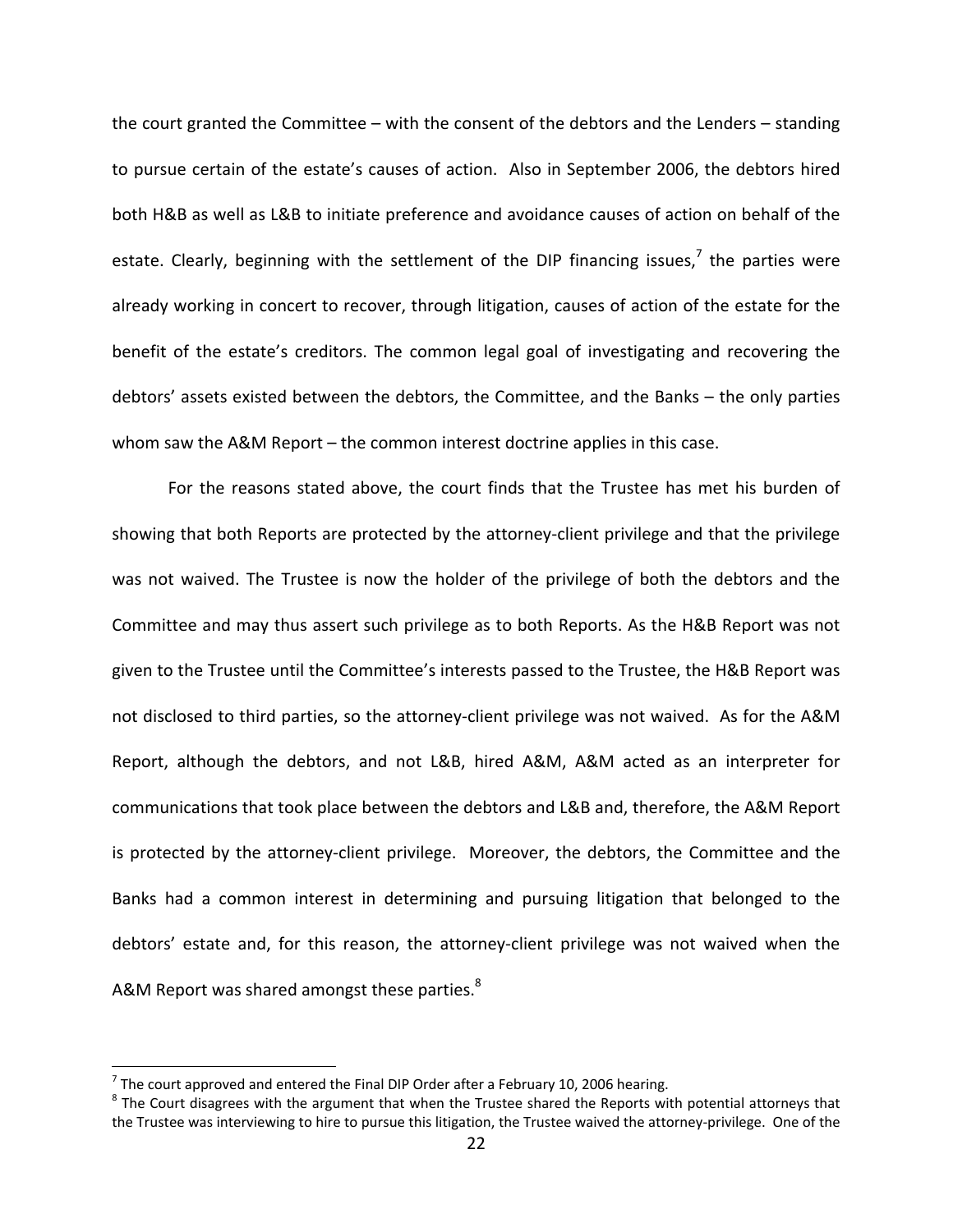## *Work Product Doctrine*

Whether a document is protected from discovery by attorney work product is a fact

intensive determination.

 $\overline{a}$ 

[A] court must determine 'whether, in light of the nature of the document and the factual situation in the particular case, the document can fairly be said to have been prepared or obtained because of the prospect of litigation,' 8 Wright & Miller, Federal Practice and Procedure, P 2024, at 198 [footnote omitted], or whether it must be deemed to have been prepared in the company's ordinary course of business.

*Devaney v. Chester*, 1986 U.S. Dist. LEXIS 26096, at \*51‐52 (S.D.N.Y. Apr. 29, 1986) (citations

omitted). Because there is no hard and fast rule, a court must undertake a case-by-case

analysis of each of the documents sought to be protected.

The federal work product doctrine has been incorporated into the Federal Rules of Civil Procedure. Specifically, Rule 26 provides(A) Documents and Tangible Things. Ordinarily, a party may not discover documents and tangible things that are prepared in anticipation of litigation or for trial by or for another party or its representative (including the other party's attorney, consultant, surety, indemnitor, insurer, or agent). But, subject to Rule 26(b)(4), those materials may be discovered if:

(i) they are otherwise discoverable under Rule 26(b)(1); and

(ii) the party shows that it has substantial need for the materials to prepare its case and cannot, without undue hardship, obtain their substantial equivalent by other means.

(B) Protection Against Disclosure. If the court orders discovery of those materials, it must protect against disclosure of the mental impressions, conclusions, opinions, or legal theories of a party's attorney or other representative concerning the litigation.

FRCP 26(b)(3)(A)‐(B). "Unlike the attorney‐client privilege, the work product privilege is held by

both the client and the attorney and may be asserted by either one." *Searcy v. Rigby (In re*

elements of attorney‐client privilege is that the asserted holder of the privilege (the Trustee) is or *sought to become* a client. Thus, the privilege is not waived in those instances.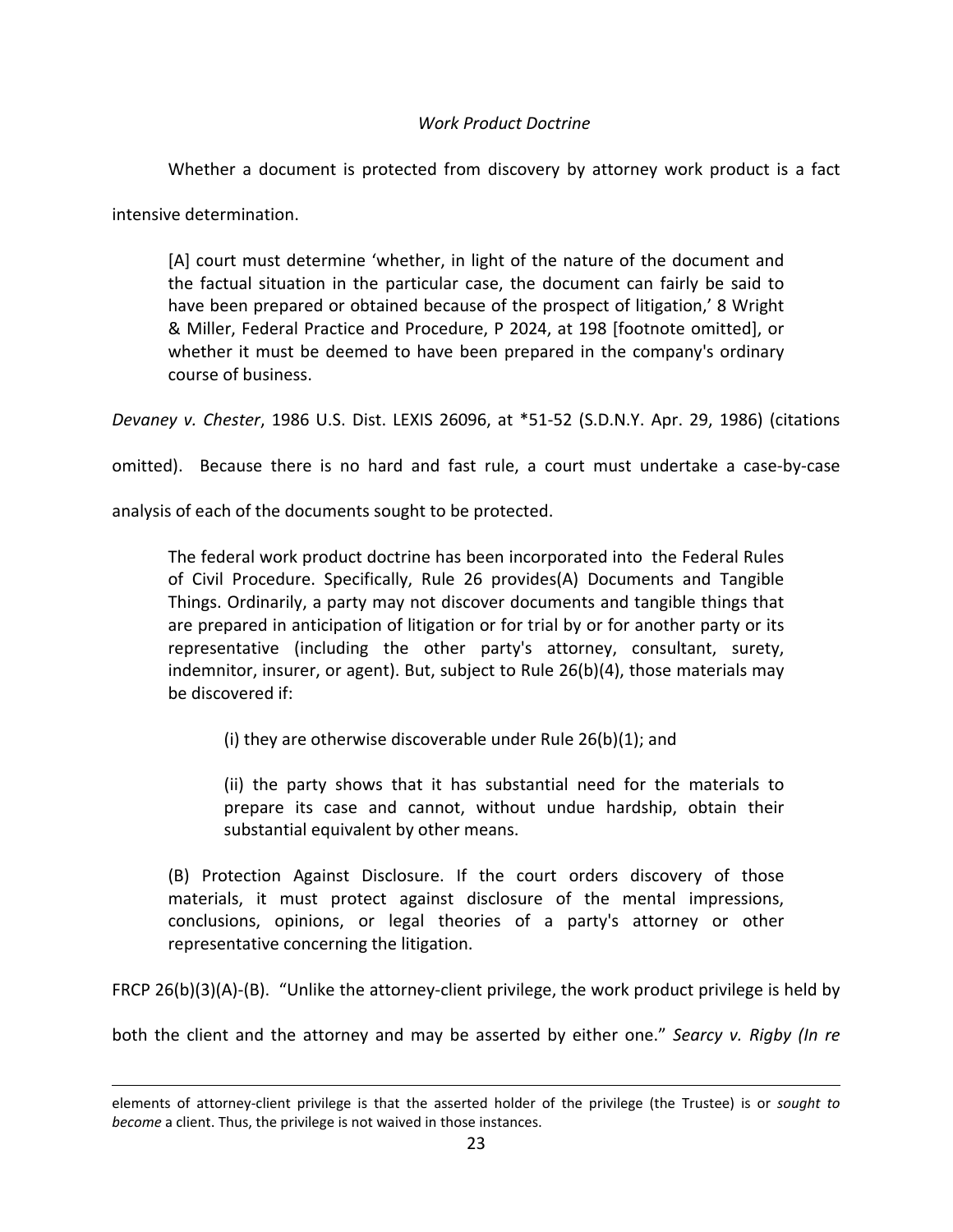*Rigby)*, 199 B.R. 358, 362 (Bankr. E.D. Tex. 1995) (*citing In re Grand Jury Proceedings*, 43 F.3d 966, 972 (5th Cir. 1994)); *In re Grand Jury Subpoena*, 419 F.3d 329, 333 n. 3 (5th Cir. 2005) (same). Additionally, the "work‐product doctrine… differs from the attorney‐client privilege in that it serves to promote the adversary system." *Varel v. Banc One Capital Partners*, 1997 U.S. Dist. LEXIS 4711, at \*8 (N.D. Tex. Feb. 25, 1997). A party resisting discovery based on this doctrine has the burden of showing that the materials are, in fact, work product by establishing

four elements. *Ferko*, 218 F.R.D. at 136.

First, the materials must be documents or tangible things. See 8 CHARLES ALAN WRIGHT, ARTHUR R. MILLER & RICHARD L. MARCUS, FEDERAL PRACTICE AND PROCEDURE § 2024, at 336 (2d ed. 1994). Second, the materials must be prepared in anticipation of litigation or for trial. In other words, the party had reason to anticipate litigation and 'the primary motivating purpose behind the creation of the document was to aid in possible future litigation.' *In re Kaiser Aluminum & Chem. Co.*, 214 F.3d 586, 593 (5th Cir. 2000) (citation and footnote omitted). Third, the materials must be prepared by or for a party's representative. FED. R. CIV. P. 26(b)(3). Fourth, if the party seeks to show that material is opinion work‐product, that party must show that the material contains the mental impressions, conclusions, opinions, or legal theories of an attorney or other representative of a party.

*Id.* at 136. To reiterate, the work product doctrine may apply "where litigation is not imminent,

'as long as the primary motivating purpose behind the creation of the document was to aid in possible future litigation.'" *SEC v. Brady*, 238 F.R.D. 429, 441‐442 (N.D. Tex. 2006). "'Work product remains protected even after the termination of the litigation for which it was prepared' and such protection extends to 'closely related' subsequent litigation regarding the underlying suit." *Simmons Foods, Inc. v. Willis*, 196 F.R.D. 610, 612 n.5 (D. Kan. 2000).

If the party seeking to preclude discovery is successful in showing that the materials are protected by work product, the burden then shifts to the opposing party to establish that, notwithstanding that designation, the materials should still be produced. *SEC v. Brady*, 238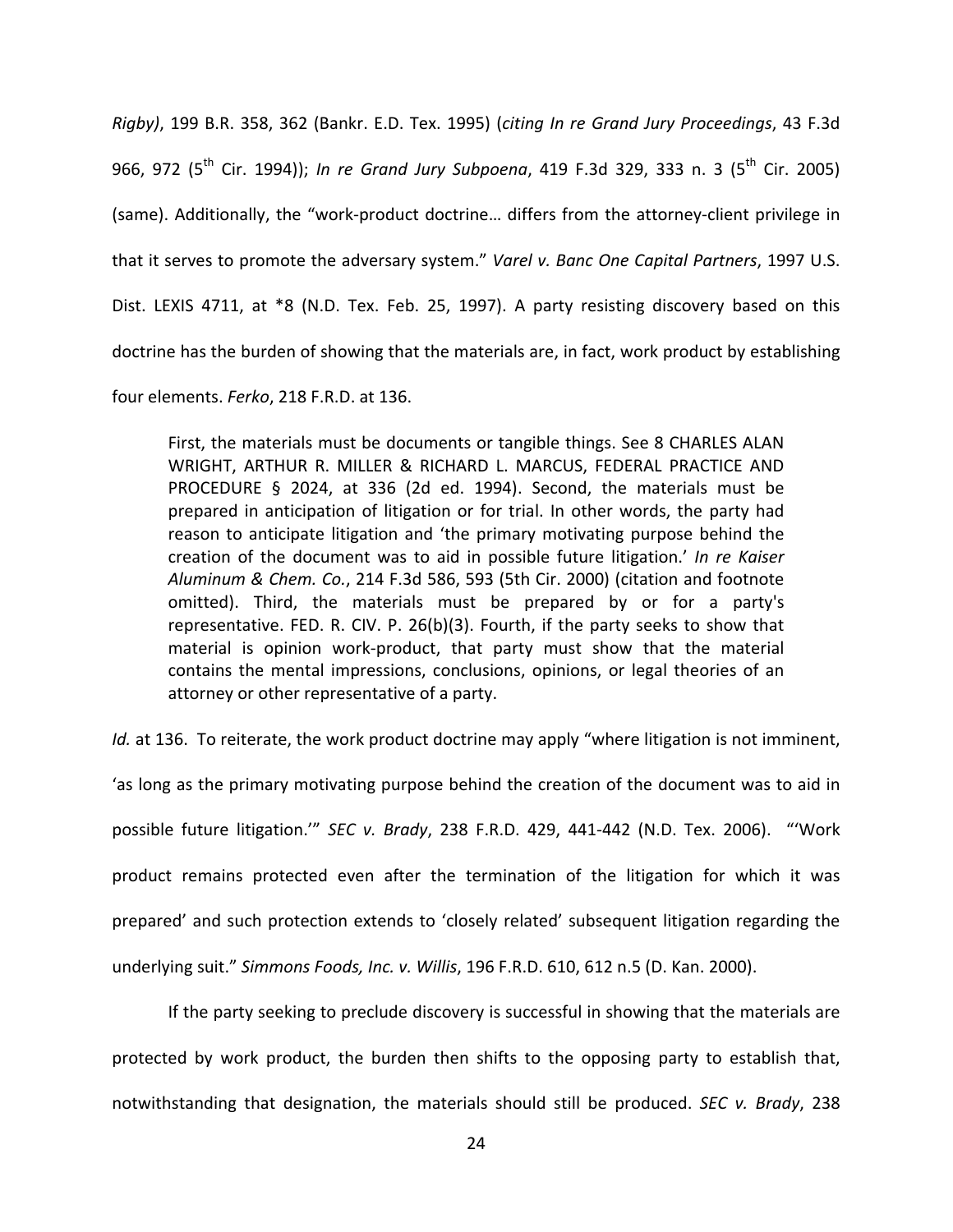F.R.D. at 443 (citing *Ferko*, 219 F.R.D. at 396). A party may certainly waive the work‐product objection, although, unlike the attorney‐client privilege, it takes more than mere disclosure to a third party. *Id.* Instead, courts find that a party has waived a work product objection "if work‐ product is disclosed to adversaries or treated in a manner that substantially increases the likelihood that an adversary will come into possession of the material." *Id.* And, also unlike the attorney‐client privilege, the burden of showing waiver falls on the party asserting that a waiver occurred. *Id.*

The Fifth Circuit recognizes a distinction between ordinary and opinion work product. *SEC v. Brady*, 238 F.R.D. at 442. Opinion work product, which is the mental impressions, conclusions, opinions, or legal theories of lawyers or other representative of the party that is in litigation, has "'almost absolute protection…'" *Id.* Examples of opinion work product include investigatory reports (containing summaries of witness interviews) "documents, including business records, that were specifically selected and compiled by a party or its representative in preparation for litigation are opinion work product because the mere acknowledgment of their selection would reveal mental impressions concerning the potential litigation." *Id.* If the material sought is opinion work product, the party seeking the materials must establish "a compelling need for the information… [which is] nearly an absolute protection of opinion work product." *Id.* <sup>9</sup> What constitutes a compelling need is not defined in any case that this court could find. It is clearly something more than either "substantial need" or "undue hardship." *See SEC v. Brady*, 238 F.R.D. at 443‐444; *Simmons Foods, Inc. v. Willis*, 196 F.R.D. at 613.

 $\overline{a}$ 

When the opinion work product itself is an issue in the case or in the case of a crime-fraud exception, opinion work product has been ordered disclosed. *Id.* (citations omitted); *Helen of Troy Ltd. v. John Paul Mitchell Sys.*, 2007 U.S. Dist. LEXIS 49100, at \*22 (W.D. Tex. Jun. 26, 2007) (same). Of course, these are not the facts of this case.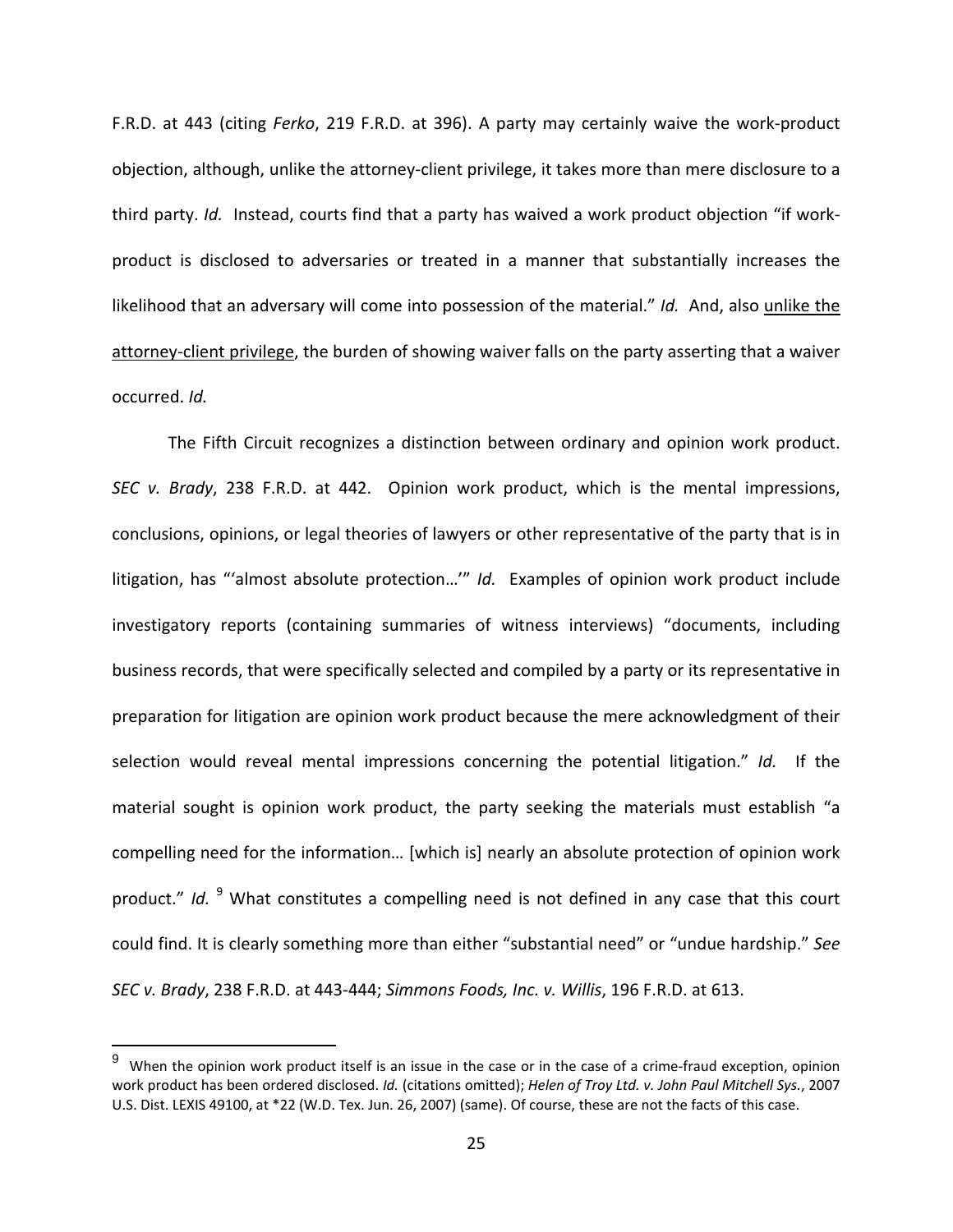If the material sought is *ordinary* work product, a court may compel discovery if the party seeking the materials establishes that (i) it has a substantial need for the materials in the preparation of the party's case, and (ii) it is unable, without undue hardship, to obtain the equivalent of the materials by other means. *Id.* at 443 (citing *Ferko*, 218 F.R.D. at 236). To show either substantial need or undue hardship, a party seeking discovery of ordinary work product must make a detailed showing of either need or hardship; a broad, unsubstantiated assertion is not sufficient. *Koenig v. Int'l Sys. & Controls Corp. Secs. Litig. (In re Int'l Sys. & Controls Corp.* Secs. Litig.), 693 F.2d 1235, 1240 (5<sup>th</sup> Cir. 1982). Undue hardship can be demonstrated if witnesses cannot remembe key facts or are unavailable for depositions or if there is unusual expense incurred of interviewing or discovering the sought-after person or information, as the case may be. *Id.* at 1240‐1241; *SEC v. Brady*, 238 F.R.D. at 443. Substantial need may be shown where the information is only discoverable with the documents at issue themselves. *Id.* at 1241; *see also In re Suprema Specialties, Inc.*, 2007 Bankr. LEXIS 2304, at \*11 (substantial need means unavailable witnesses due to reasons such as death, faulty memory because of brain damage, or a witness being outside of the court's reach.). In *Koenig*, the court said that if the district court finds that the information can be discovered other than through the documents at issue, then substantial need does not exist. 693 F.2d at 1241.

In *Brady*, subsequent to being sued by some shareholders and being contacted by former officers with allegations of wrongful conduct, i2 Technologies ("i2") hired Baker Botts to "conduct an internal investigation and give legal advice concerning the potential claims against i2." *Id.* at 434. Baker Botts then hired KPMG, LLP to assist in its investigation by providing accounting advice and expertise. *Id.* During this initial investigation, Baker Botts reviewed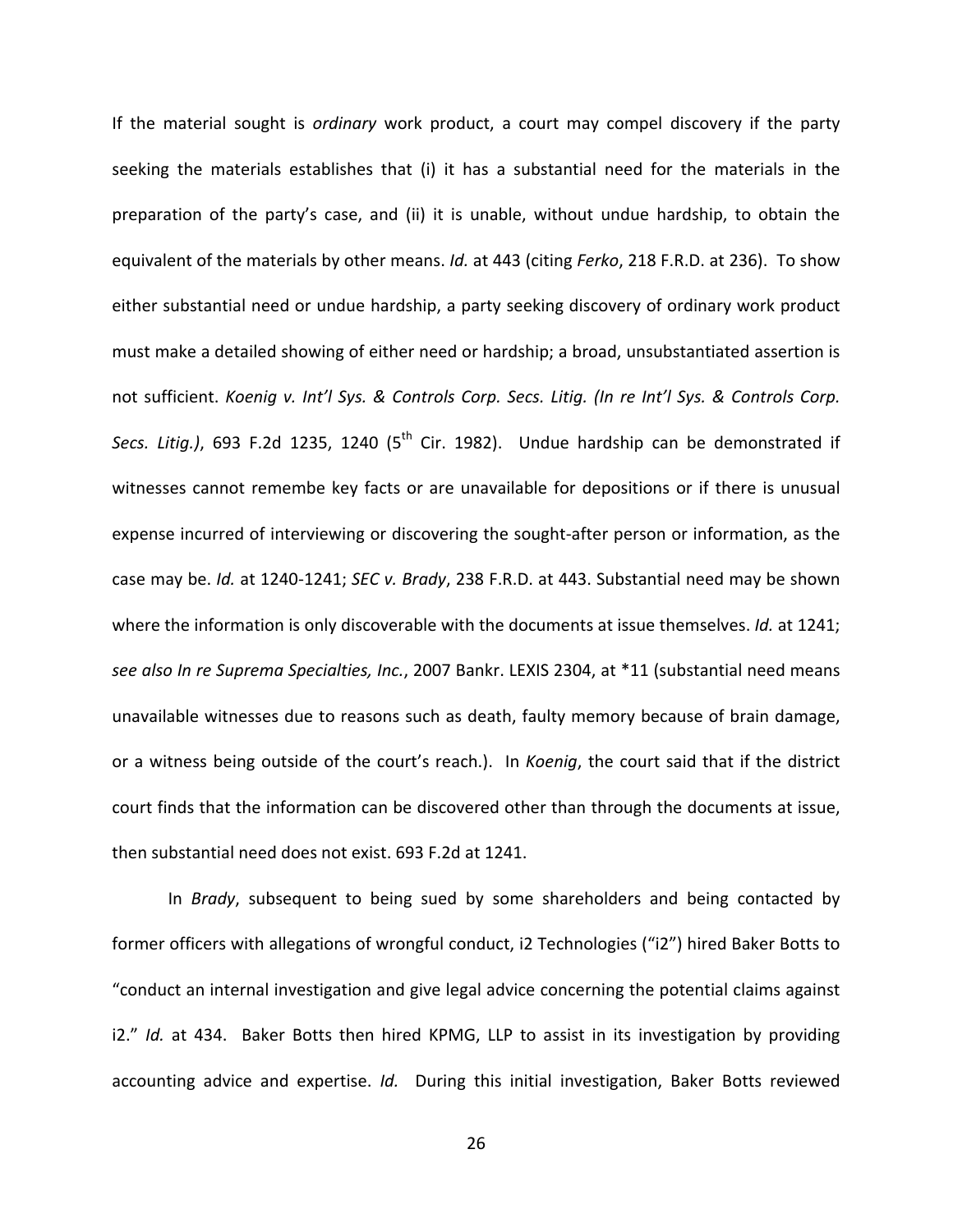around 40,000 documents and interviewed around 70 people. *Id.* Ultimately, a Phase I Report was created. *Id.* Later, in a continuation of the investigation, Baker Botts reviewed additional documents and conducted additional interviews. *Id.* at 435. As a result of the continued investigation, Baker Botts gave a confidential oral presentation to i2's board and audit committee. *Id.* In ruling that the Phase I Report, as well as the documents and interviews upon which its conclusions were based were work product, the court held that these "documents were specifically selected by Baker Botts or its agent, KPMG, to analyze the allegations and create the Phase I Report… [and] the production of these documents would reveal the mental impressions of both Baker Botts and its agent, KPMG." *Id.* at 443.

The Reports in this case are both protected under the work product doctrine. As in *Brady*, the Reports were prepared by H&B and A&M in anticipation of litigation and constitute both H&B's and A&M's mental impressions and strategies with regard to this litigation. Thus, both Reports are opinion work product. Even though the Debtors and the Committee no longer exist, the Trustee is the successor-in-interest and succeeds to their right to assert the privilege. The Reports do not cease to be opinion work product simply because a plan has been confirmed.

In response, Signature and Adams claim that they have a substantial need for the Reports and that they will suffer undue harm if the Reports are not produced. Saying does not make it so, however, and the mere assertion that life would be easier if only they had access to the Reports is insufficient to qualify for the undue hardship exception to the work product doctrine. More importantly, neither party has presented anything close to a case for "compelling circumstances" sufficient to justify an invasion of opinion work product. *Simmons*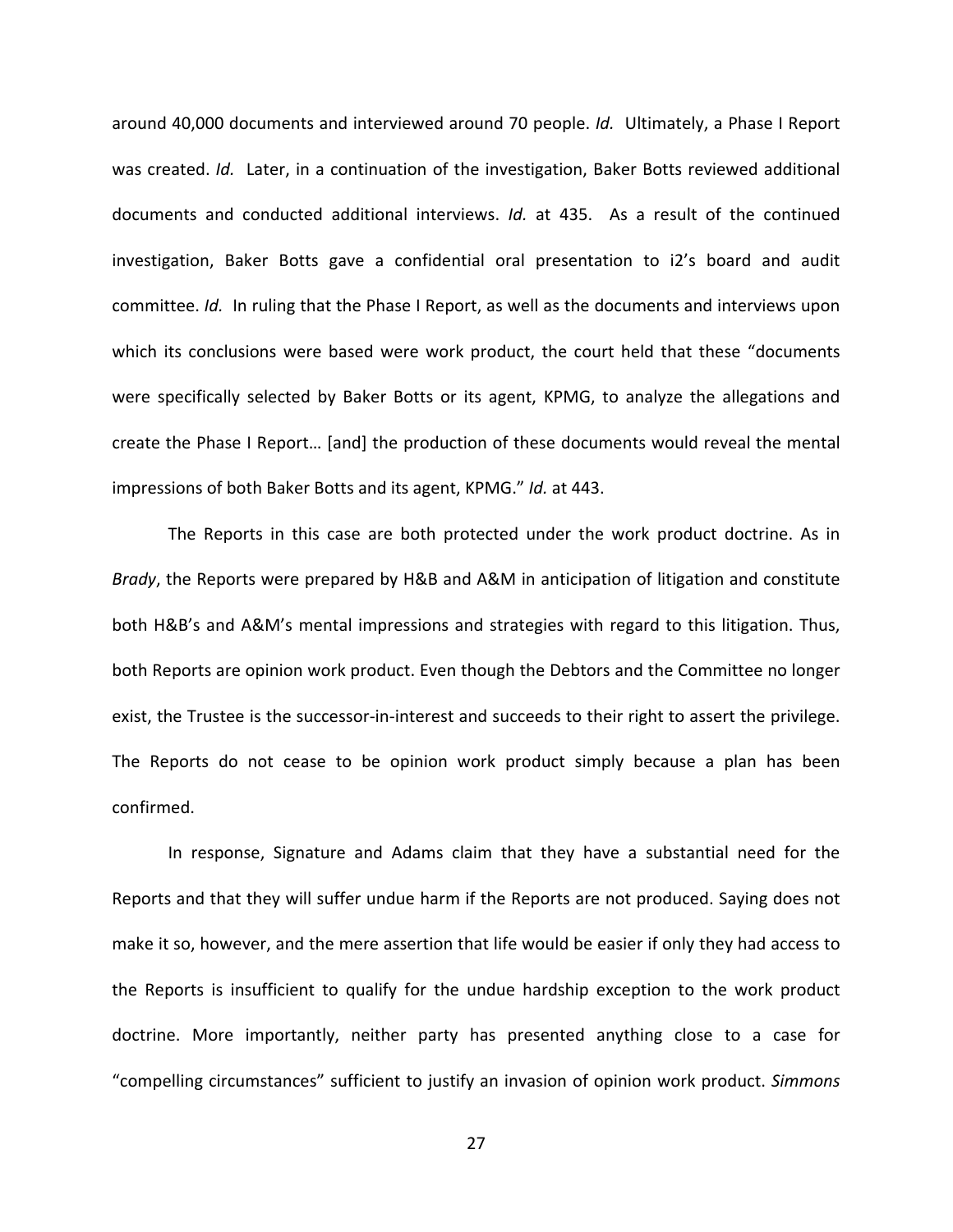*Foods, Inc. v. Willis*, 196 F.R.D. at 613. *SEC v. Brady*, 238 F.R.D. at 442. Therefore, Signature's and Adams' request that the court compel the Trustee to produce the Reports is denied.

In any event, even if the Reports were ordinary work product, Signature and Adams' self-serving, broad statements are insufficient for the court to find such harm and justify compelling production of the Reports. *See id.* at 443‐444 (saying that "broad unsubstantiated assertions of unavailability or faulty memory are insufficient to show undue hardship."). Signature states that the only documents that can support the Trustee's allegations are contained in the Reports. But, in the same breath, Signature concedes that other documents supporting the Trustee's allegations are contained in three hundred boxes which are in the Trustee's possession (and which, according to the Trustee, have been made available to the defendants). *Signature Response*, at ¶ 10. And, as noted above, the Trustee states that he will be able to prove up his case without using the Reports. *Reports Mot.*, at 3‐4. Similarly, Adams only argues that he is has a substantial need for the Reports and will be harmed if they are not produced. *Adams Response*, at 9‐10. Adams says that because a bankruptcy trustee is the plaintiff in this case, and bankruptcy trustees generally have little or no personal knowledge of the facts underlying their allegations, the defendants are in a unique situation in which they do not have an opposing party with substantial knowledge of the facts whom they may question or depose. *Id.* Although Adams does not articulate what undue burden he would be subjected to if the Reports are not produced, one can speculate that, like Signature, neither party wants to dig through 300 boxes of documents. $^{10}$ 

 $\overline{a}$ 

 $10$  There is also the irony that Adams and Vann were principals of the various corporate entities whose transactions form the basis of the Trustee's complaint. Corporations, of course, act through their principals. Thus, of all the players in this action, Adams and Vann are likely to have the *most* information about the factual underpinnings of this litigation.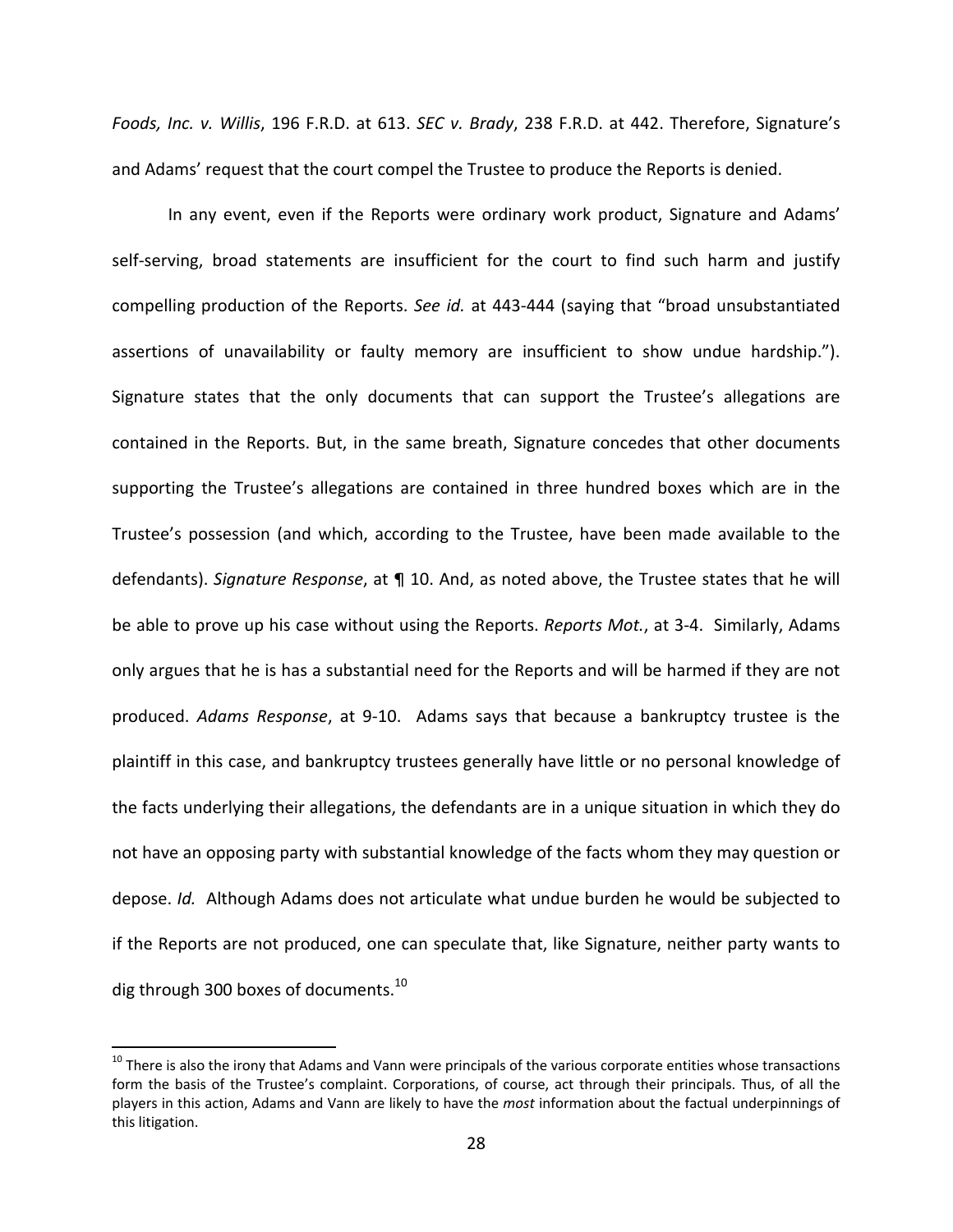The court notes that "work product immunity only protects the documents and not the underlying facts, thus, if a party can procure the information sought through other avenues, … then undue hardship has not been shown." *SEC v.* Brady, 238 F.R.D. at 443. Here, the defendants have been offered access to the very same materials that the Trustee or his predecessors in interest have already reviewed. Neither Signature nor Adams provided the court with any details of "undue hardship" they would suffer as a result of having to look through the source documents underlying the Trustee's allegations – the very documents the Trustee and his professionals had to look through. There has been no showing of undue hardship, and, more likely than not, no actual undue hardship either (which may explain why there has been no showing). Moreover, neither Signature nor Adams has alleged that witnesses are unable to recall key facts or that they are unavailable for deposition. *See In re Int'l Sys. & Controls Corp. Sec. Litig.*, 693 F.2d at 1241 (noting that although the defendant spent up to \$1.5 million in investigating its affairs and creating the binders that were the subject of the discovery dispute in that case, the plaintiff may have been able to discover much of the information at a lower cost to itself, and that the plaintiff was really only inquiring into a number of specific transactions.) Insofar as substantial need is concerned, the facts underlying the Trustee's allegations are easily discoverable through sources other than the Reports, *to wit*, the boxes of materials that the Trustee has made available to the defendants. *See id.* (saying that the "district court should determine … [whether the information] can be discovered without the work product  $-$  i.e. by deposition testimony or through the regular audit information."). Neither Signature nor Adams have disagreed that the facts underlying the Trustee's allegations are contained in the Trustee's boxes; they only argue that the effort of going through those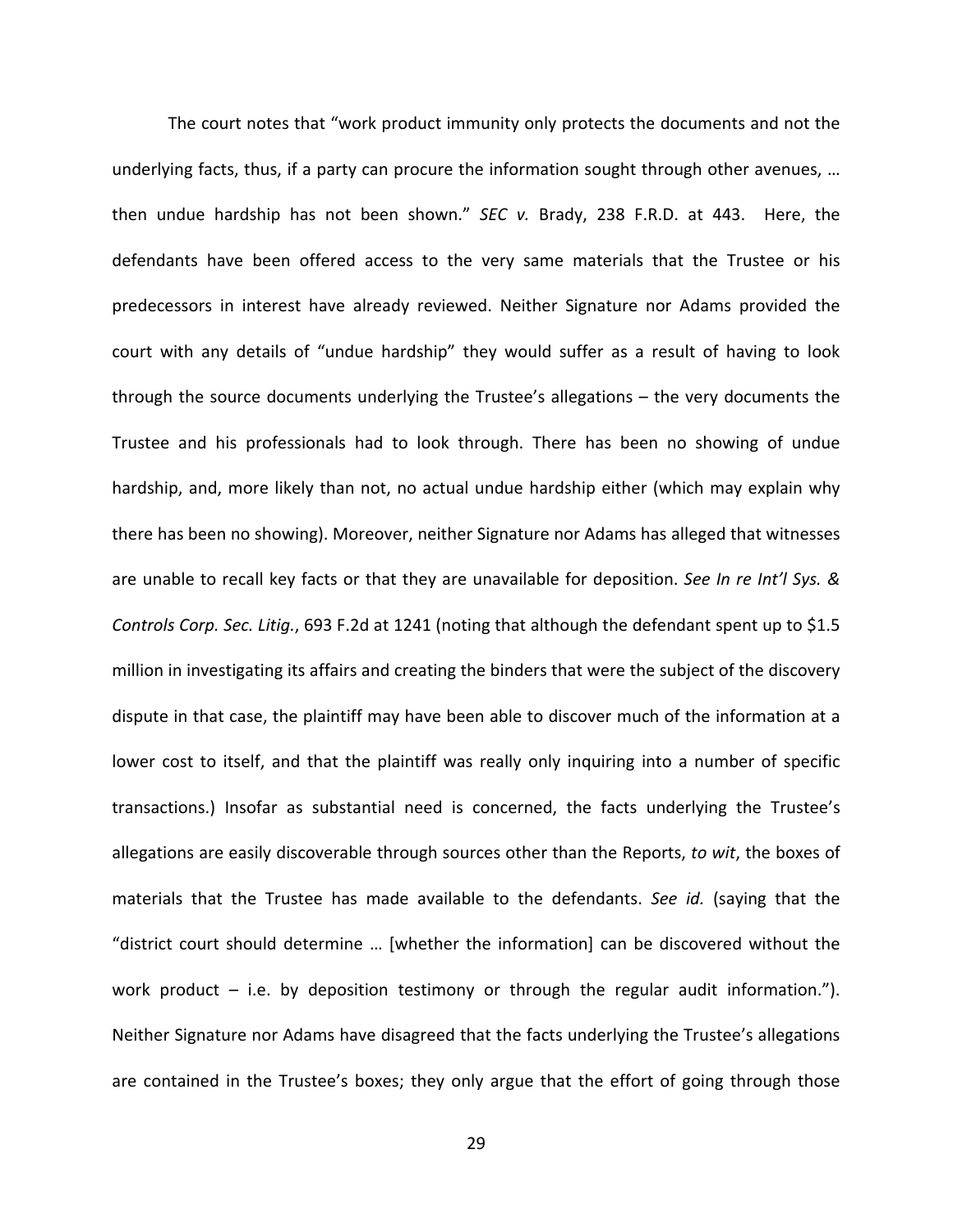boxes constitutes undue hardship. That is a dog that won't hunt. The fact that the defendants would prefer to work off the opponents work product hardly makes the case for "undue hardship." It is not an undue hardship that the defendants have to do their own work.

The Reports Motion claim of work‐product privilege is proper, and is accordingly granted.

#### **2. The Trustee's Motion for Protective Order (the "Signature Protection Motion")**

On September 16, 2008, the Trustee filed a Motion for Protective Order (the "Signature Protection Motion") [Docket No. 76] seeking the court's protection from certain discovery requests made by defendants Signature Mouldings & Millworks, Inc. and Signature Partners, Ltd. (collectively, "Signature"). On October 8, 2008, the Trustee filed a supplement to his Signature Protection Motion [Docket No. 85] in which the Trustee provided the court with the Trustee's responses and objections to Signature's first request for admissions and the Trustee's responses and objections to Signature's first set of written interrogatories. Signature had not filed a response to the Signature Protection Motion by the October 14 hearing date and, at such hearing, the court instructed Signature to file a response by Friday, October 17, 2008. On October 16, 2008, Signature filed a response to the Trustee's Signature Protection Motion [Docket No. 87].

The Trustee filed the Signature Protection Motion pursuant to Fed. R. Civ. P. 26(c)(1), made applicable herein by Fed. R. Bankr. P. 7026, and requests that the court "enter an order protecting Trustee from discovery related to the pre‐suit investigation and due diligence performed by Trustee and his counsel." *Signature Protection Mot.*, at 1. More specifically, the Trustee alleges that the information sought by Signature in Signature's request for admissions 1‐5, 19, and 27‐30 and in Signature's interrogatories 2 and 17 is protected by the work‐product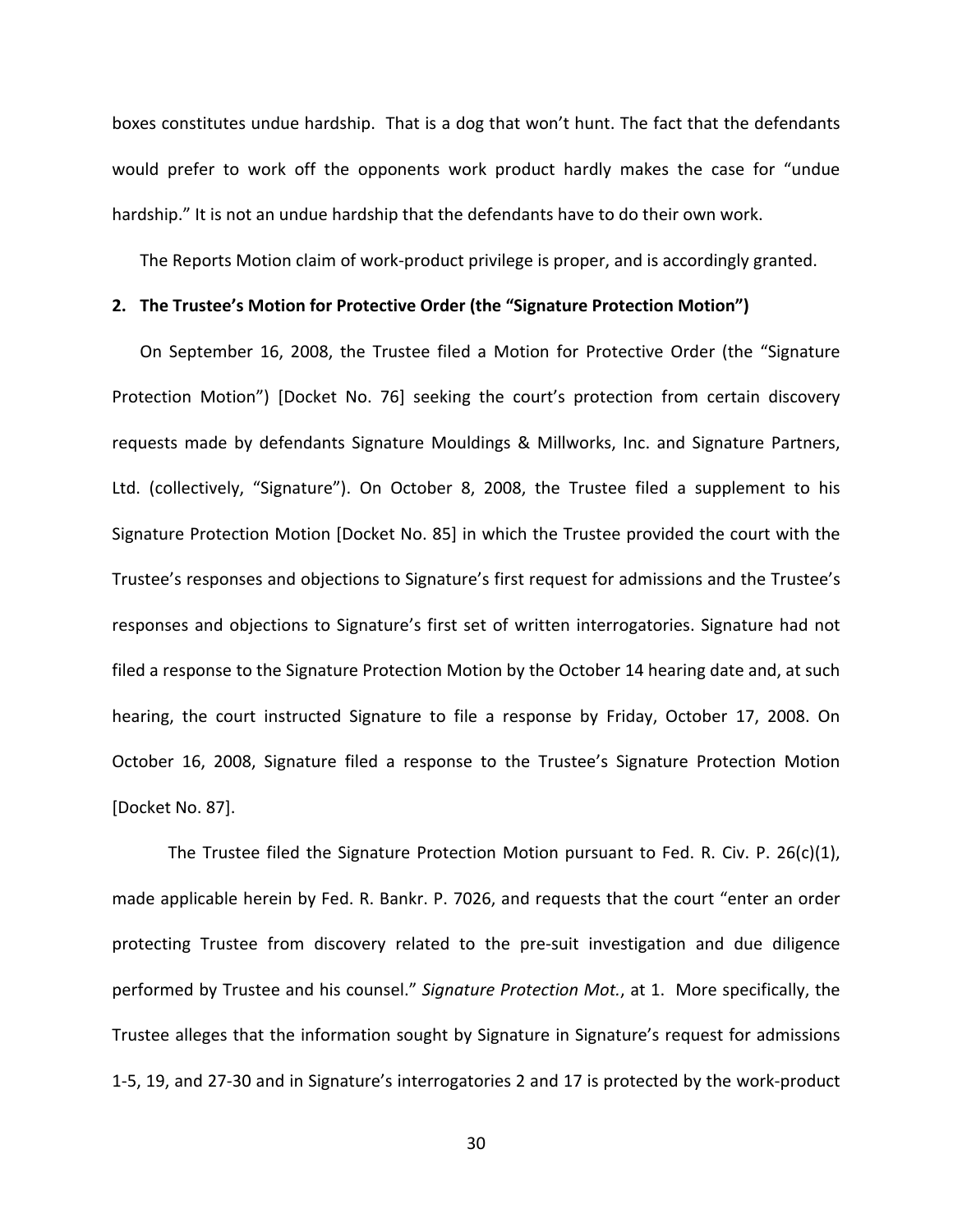doctrine. *Id.*, at 2‐4. The following are the requests for admission and interrogatories at issue in this motion:

#### **REQUESTS FOR ADMISSION TO PLAINTIFF**

#### **REQUEST FOR ADMISSION NO. 1:**

Admit or deny that you did not take any witness statements in this case prior to the Complaint being filed.

#### **RESPONSE:**

Plaintiff objects to this Request for Admission for the reasons set forth in his Motion for Protective Order and because it seeks information not subject to disclosure and protected by the work product doctrine. Plaintiff also objects that the requested information is irrelevant to the causes of action asserted in this lawsuit and is not reasonably calculated to lead to the discovery of admissible evidence.

#### **REQUEST FOR ADMISSION NO. 2:**

Admit or deny that no witness statements were taken on your behalf in this case prior to the Complaint being filed.

**RESPONSE:** [Identical to the Trustee's response to Request for Admission No. 1.]

### **REQUEST FOR ADMISSION NO. 3:**

Admit or deny that you have not interviewed any person with knowledge of the relevant facts made the basis of the Complaint.

**RESPONSE:** [Identical to the Trustee's response to Request for Admission No. 1.]

### **REQUEST FOR ADMISSION NO. 4:**

Admit or deny that no person with knowledge of the relevant facts was interviewed on your behalf regarding the allegations made in the Complaint.

**RESPONSE:** [Identical to the Trustee's response to Request for Admission No. 1.]

### **REQUEST FOR ADMISSION NO. 5:**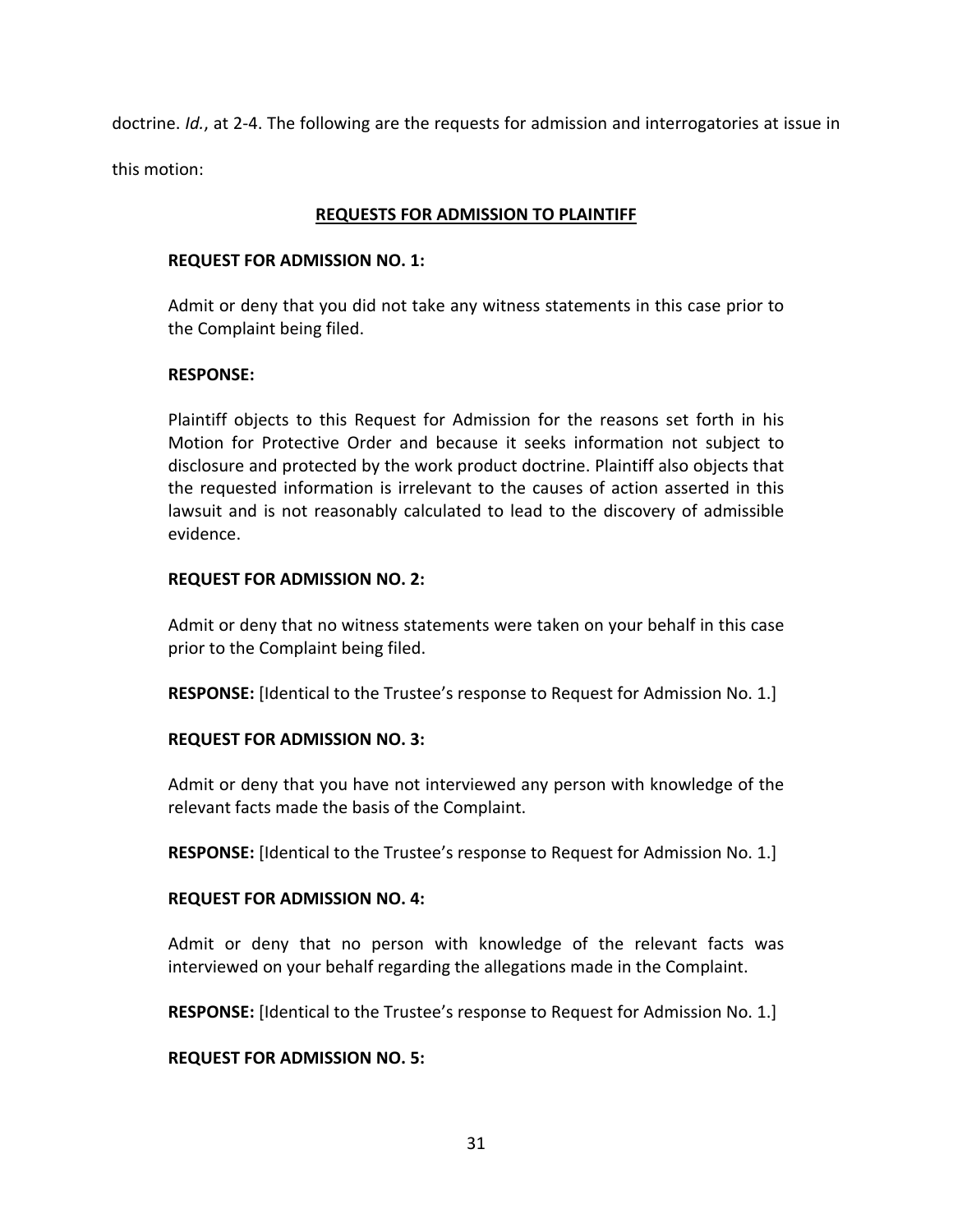Admit or deny that an investigation was not performed, in compliance with Federal Rule of Civil Procedure 11, by you or on your behalf regarding the facts at issue in this case before this case was filed.

**RESPONSE:** [Identical to the Trustee's response to Request for Admission No. 1.]

## **REQUEST FOR ADMISSION NO. 19:**

Admit or deny that you or someone on your behalf investigated the relationship between Signature Mouldings and Custom Forest Products prior to filing the Complaint in this matter.

**RESPONSE:** [Identical to the Trustee's response to Request for Admission No. 1.]

## **REQUEST FOR ADMISSION NO. 27:**

Admit or deny that you interviewed Tony Smith before filing this lawsuit.

**RESPONSE:** [Identical to the Trustee's response to Request for Admission No. 1.]

## **REQUEST FOR ADMISSION NO. 28:**

Admit or deny that you interviewed Donald Vann before filing this lawsuit.

**RESPONSE:** [Identical to the Trustee's response to Request for Admission No. 1.]

### **REQUEST FOR ADMISSION NO. 29:**

Admit or deny that you interviewed any representative of Akin Doherty Klein & Feuge before filing this lawsuit.

**RESPONSE:** [Identical to the Trustee's response to Request for Admission No. 1.]

### **REQUEST FOR ADMISSION NO. 30:**

Admit or deny that you interviewed any representative of Webster Business Credit Corporation before filing this lawsuit.

**RESPONSE:** [Identical to the Trustee's response to Request for Admission No. 1.]

# **INTERROGATORIES TO PLAINTIFF**

### **INTERROGATORY NO. 2:**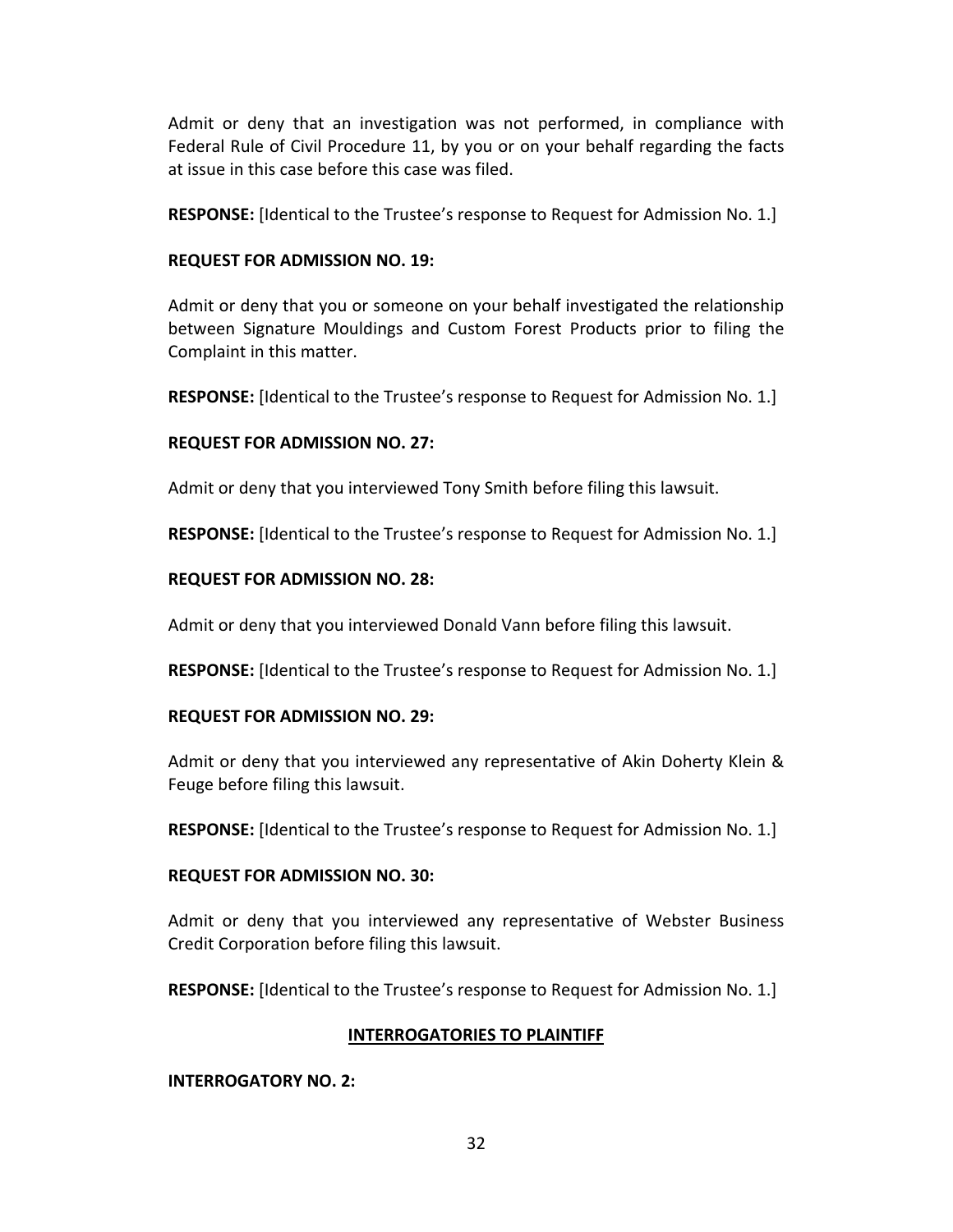Identify all individuals and/or entities that have knowledge of relevant facts relied upon by Trustee within the Complaint.

## **RESPONSE:**

Plaintiff objects to this interrogatory for the reasons set forth in his Motion for Protective Order, which is incorporated herein. The request for information seeks disclosure of information protected by the attorney-client privilege and work product doctrine because, among other reasons, it inquires into the Plaintiff's mental processes and litigation strategy. Plaintiff further objects on the basis that the interrogatory is vague. If Signature simply seeks the identity of persons who have knowledge of relevant facts, Trustee also objects to this interrogatory as overly burdensome and expensive to comply with given the large number of people who worked at or did business with Custom Forest Products and/or the defendants and who may have knowledge of relevant facts. Subject to these objections, the General Objections and the Motion for Protective Order, Plaintiff responds as follows: … [the court omits the remainder of the Trustee's response]

### **INTERROGATORY NO. 17:**

Identify all persons interviewed by you or by someone on your behalf as part of this suit.

### **RESPONSE:**

Plaintiff objects to this interrogatory for the reasons set forth in his Motion for Protective Order, which is incorporated herein. The request for information seeks disclosure of information protected by the attorney-client privilege and work product doctrine because, among other reasons, it inquires into the Plaintiff's mental processes and litigation strategy.

*Supplement to Signature Protection Mot.*, Exs. A, B. In support of his request for a protective

order, the Trustee cites to *Electronic Data Sys. Corp. v. Steingraber*, 2003 WL 21653405, at \*1‐2

(E.D. Tex. Jul. 9, 2003) for the proposition that the identity of the individuals that the Trustee

interviewed with regard to the relevant allegations in the case are non‐discoverable due to the

work product doctrine. Because both the requests for admission and the interrogatories at

issue in this motion seek just such information – namely, the identity of any persons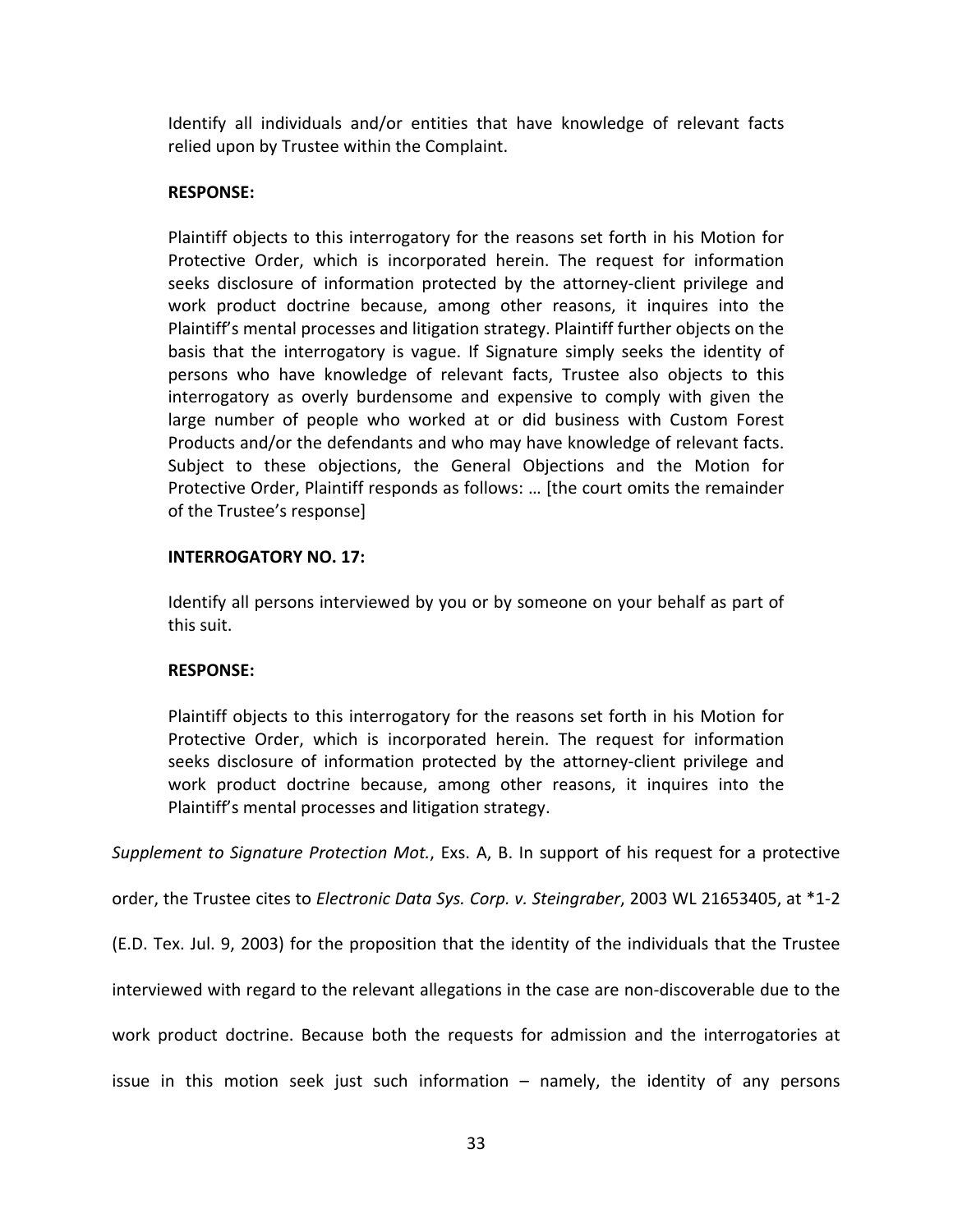interviewed by the Trustee prior to filing his complaint in this adversary proceeding – the discovery invades work product, entitling the Trustee to a protective order.

In response, Signature argues that it has not requested anything that would be protected by the work product doctrine since it has only requested facts from the Trustee. In

Signature's words,

The discovery requests at issue do not ask for 'documents or tangible things.' Rather these requests are attempting to illicit from the Trustee certain facts; including the persons interviewed in his investigation into this matter, whether any witnesses interviews occurred, and whether a pre‐suit investigation occurred.

*Signature Resp.*, at 3. Signature asks the court not to enter a protective order and to direct the

Trustee to answer the requests at issue. *Id.* For support, Signature relies on a number of cases,

most notably *Brody v. Zix Corp.*, 2007 U.S. Dist. LEXIS 38230 (N.D. Tex. May 25, 2007), *Mazur v.*

*Lampert*, 2007 U.S. Dist. LEXIS 20750 (S.D. Fla. Mar. 25, 2007), *Miller v. Ventro Corp.*, 2004 U.S.

Dist. LEXIS 6913 (N.D. Cal. Apr. 21, 2004), *In re Aetna Inc. Sec. Litig.*, 1999 U.S. Dist. LEXIS 8038

(E.D. Pa. 1999).

# **a. Legal Standards: Protective Orders Under Federal Rule of Civil Procedure 26(c) and the Attorney Work Product Doctrine**

Rule 26 of the Federal Rules of Civil Procedure provides a mechanism by which a party

may seek a protective order. It states the following:

(1) In General. A party or any person from whom discovery is sought may move for a protective order in the court where the action is pending--or as an alternative on matters relating to a deposition, in the court for the district where the deposition will be taken. The motion must include a certification that the movant has in good faith conferred or attempted to confer with other affected parties in an effort to resolve the dispute without court action. The court may, for good cause, issue an order to protect a party or person from annoyance, embarrassment, oppression, or undue burden or expense, including one or more of the following: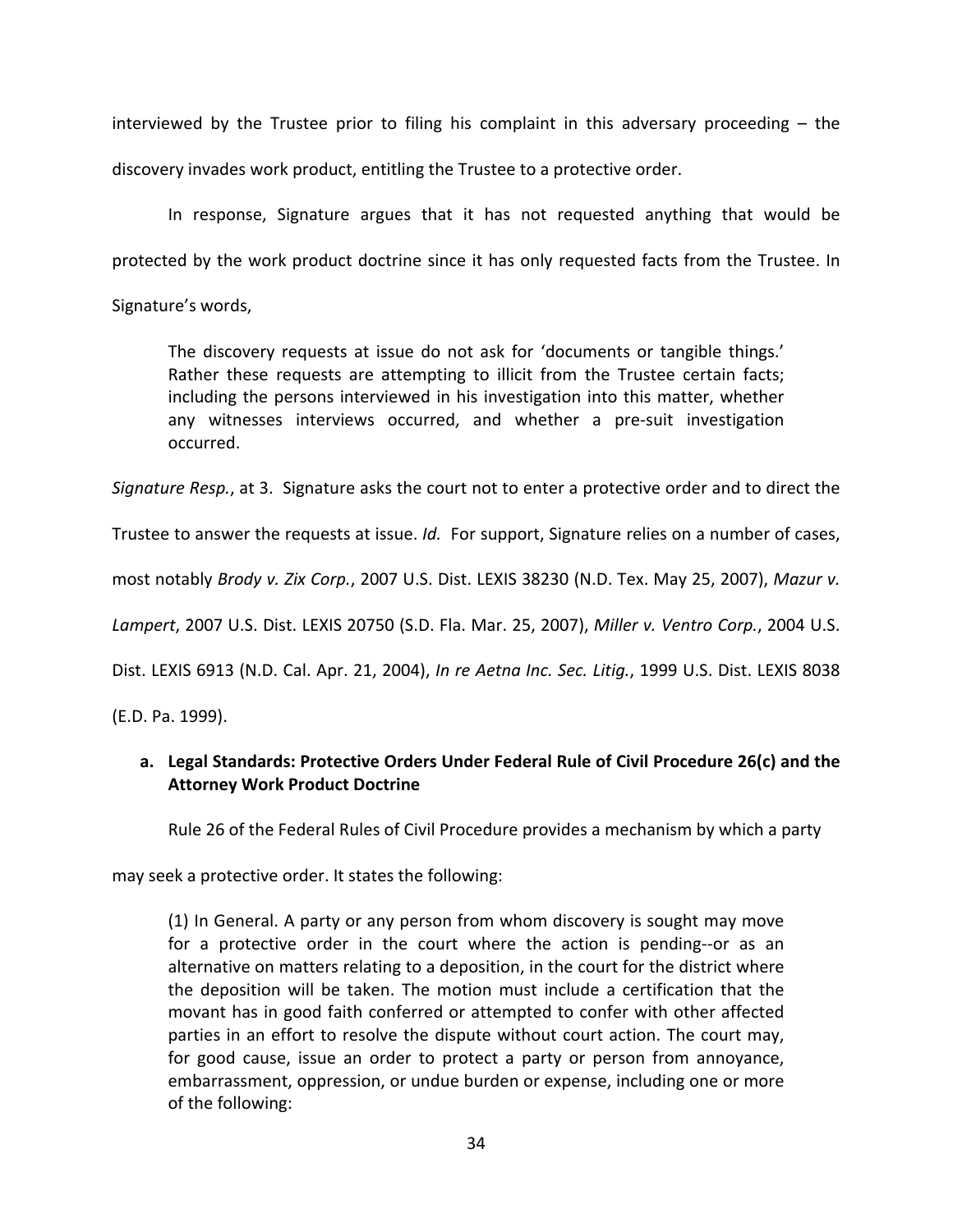(A) forbidding the disclosure or discovery;

(B) specifying terms, including time and place, for the disclosure or discovery;

(C) prescribing a discovery method other than the one selected by the party seeking discovery;

(D) forbidding inquiry into certain matters, or limiting the scope of disclosure or discovery to certain matters;

(E) designating the persons who may be present while the discovery is conducted;

(F) requiring that a deposition be sealed and opened only on court order;

(G) requiring that a trade secret or other confidential research, development, or commercial information not be revealed or be revealed only in a specified way; and

(H) requiring that the parties simultaneously file specified documents or information in sealed envelopes, to be opened as the court directs.

(2) Ordering Discovery. If a motion for a protective order is wholly or partly denied, the court may, on just terms, order that any party or person provide or permit discovery.

(3) Awarding Expenses. Rule 37(a)(5) applies to the award of expenses.

FED.R.CIV.P. 26(c)(1)‐(3). "Good cause and a specific need for protection" must be established

by the party seeking a protective order." *Ferko v. NASCAR*, 218 F.R.D. 125, 133 (E.D. Tex. 2003).

Good cause is established when

… justice requires the protection of 'a party or person from annoyance, embarrassment, oppression, or undue burden or expense.' The burden is upon the movant to prove the necessity of a protective order, 'which contemplates a particular and specific demonstration of fact as distinguished from stereotyped and conclusory statements.' If both of these requirements are proven, the court may 'make any order which justice requires to protect a party or person from annoyance, embarrassment, oppression, or undue burden and expense.' If a district court denies a motion for a protective order in whole or in part, the court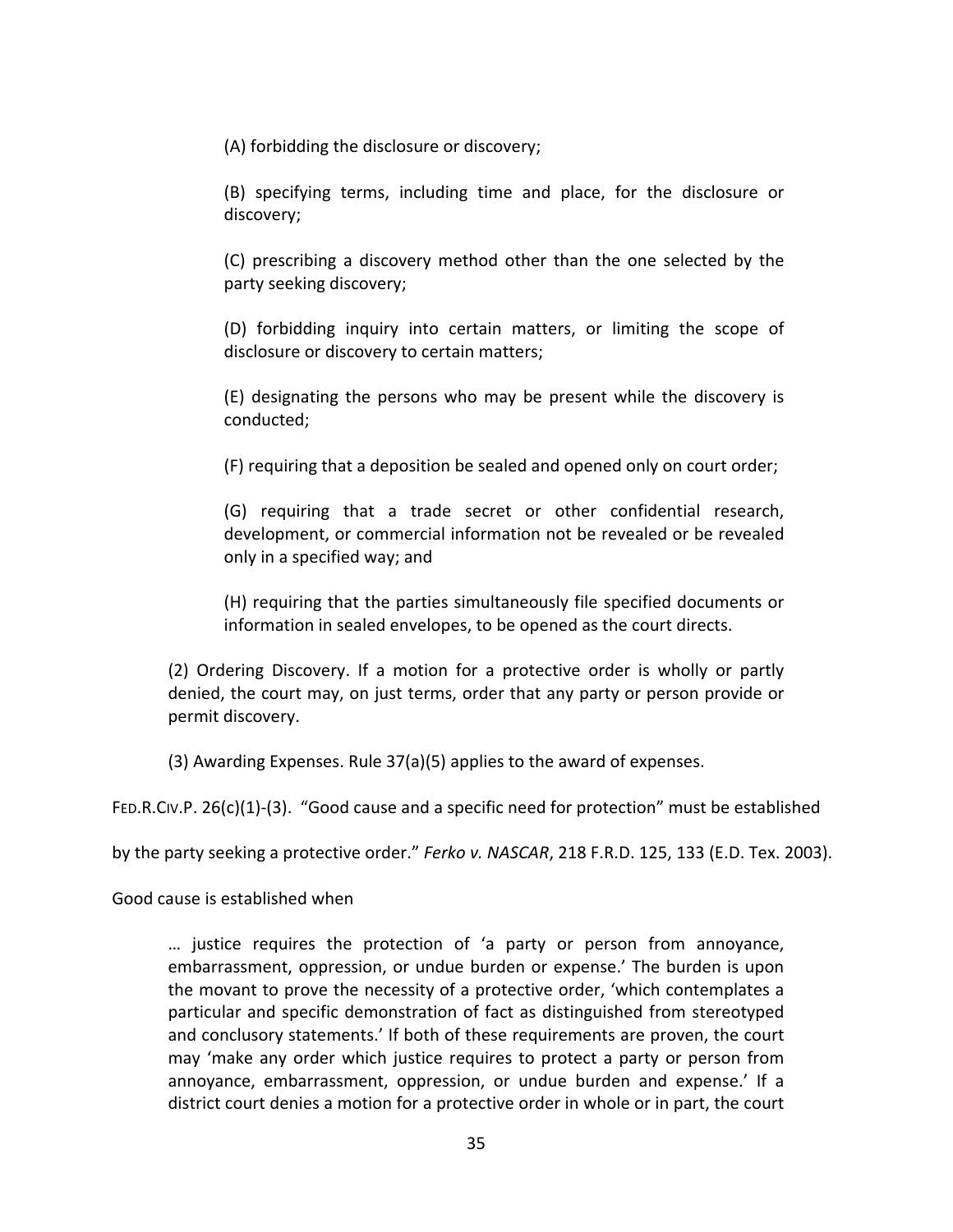may, 'on such terms and conditions as are just, order that any party or other person provide or permit discovery.' In deciding whether to grant a motion for a protective order, the court has significant discretion.

*Id.* (citations omitted). The Trustee is seeking relief under Rule 26(c)(1) by asserting the work product doctrine, a doctrine which has already been discussed in greater detail earlier in Section 2 of this opinion. *Supra*, at 23‐26.

## **b. The interrogatories and requests for admission at issue seek protected work product and are not discoverable by Signature**

There appears to be a split in district court decisions – none of which are binding precedent – as to whether the identification of witnesses or persons is protected by work product. *Brody v. Zix Corp.*, 2007 U.S. Dist. LEXIS 38230, at \*4‐5 (noting the split and collecting cases). One line of cases finds that revealing the identity of interviewees by an opposing party reveals that party's litigation strategy, which is protected work product. *See, e.g., Electronic Data Systems Corp. v. Steingraber,* 2003 U.S. Dist. LEXIS 11818, 2003 WL 21653405 at \*2 (E.D. Tex. Jul. 9,2003); *In re Ashworth, Inc., Sec. Litig.,* 213 F.R.D. 385, 389 (S.D. Cal. 2002); *In re MTI Technology Corp. Sec. Litig. II,* 2002 U.S. Dist. LEXIS 13015, 2002 WL 32344347 at \*3 (C.D. Cal. Jun. 13, 2002)*.* The other line of cases holds that the work product doctrine does not shield the identity of persons interviewed by the opposing party if those persons have knowledge of relevant facts. *See, e.g., Mazur v. Lampert,* 2007 U.S. Dist. LEXIS 20750, 2007 WL 917271 at \*4 (S.D. Fla. Mar. 25, 2007); *Miller v. Ventro Corp.,* 2004 U.S. Dist. LEXIS 6913, 2004 WL 868202 at \*2 (N.D. Cal. Apr. 21, 2004); *In re Theragenics Corp. Sec. Litig.,* 205 F.R.D. 631, 635‐36 (N.D. Ga. 2002); *In re Aetna, Inc. Sec. Litig.,* 1999 U.S. Dist. LEXIS 8038, 1999 WL 354527 at \*3 (E.D. Pa. May 26, 1999)*.*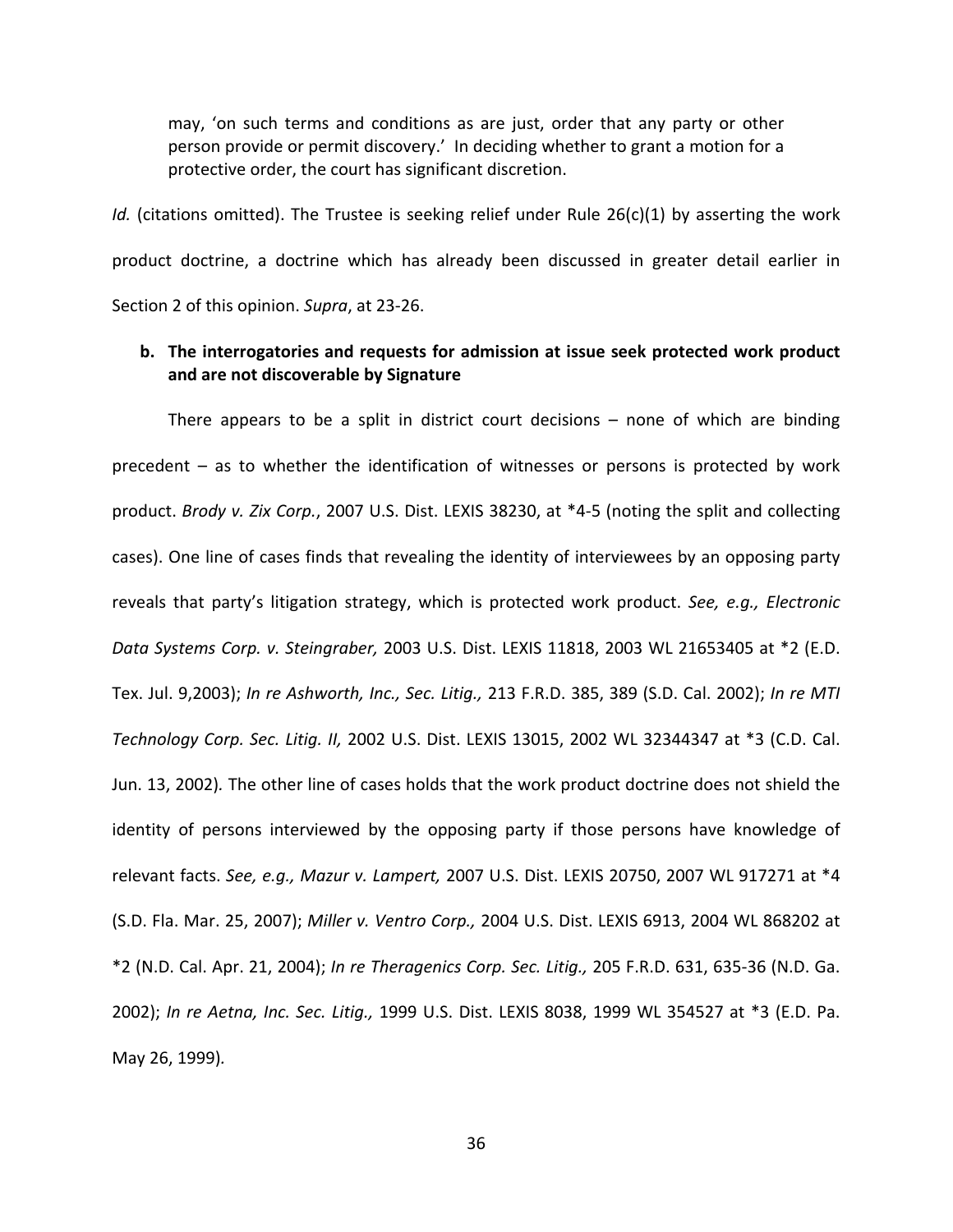The court agrees with Signature that the work product doctrine "does not extend to the underlying facts relevant to the litigation…" *See Steingraber*, 2003 U.S. Dist. LEXIS 11818 (citing *Upjohn Co. v. United States*, 229 U.S. 383, 400‐402(1981)). However, the rationale of the cases that hold the identity of witnesses to be protected work product is persuasive. *See e.g., Steingraber*, 2003 U.S. Dist. LEXIS 11818, 2003 WL 21653405 at \*2; *In re Ashworth, Inc., Sec. Litig.*, 213 F.R.D. 385; *In re MTI Technology Corp. Sec. Litig. II*, 2002 U.S. Dist. LEXIS 13015, 2002 WL 32344347 at \*3. Granted the identity of interviewees may be independently discoverable. Here, however, the request is effectively that the Trustee disclose who the firms of Alvarez & Marsalis and Haynes & Boone interviewed – the Trustee himself did not conduct any interviews as Signature well knows. When Signature's discovery requests are viewed through that lens, it is plain that what Signature is actually seeking to gain are the "mental impressions and trial strategy…" of opposing counsel. *See Plumbers & Pipefitters Local 572 Pension Fund v. Cisco Sys.*, 2005 U.S. Dist. LEXIS 43648, at \*16 (N.D. Cal. June 21, 2005).

Furthermore, the court notes that the requests for admission and interrogatories are very broadly cast. They do not ask the Trustee to identify specific persons with knowledge of specific allegations made in the Trustee's complaint – information that of course *is* discoverable. Instead, the discovery aims to find out what the estate's professionals were investigating. The court agrees with the distinction that a number of courts make between discovery requests that are "cast in terms of identification of persons with knowledge… [rather than] identification of persons interviewed by counsel…" *Id.* The former category ("persons with knowledge") are normally found to be either outside of the work product doctrine or "containing minimal work product content." *See In re Aetna Inc. Sec. Litig.*, 1999 U.S. Dist. LEXIS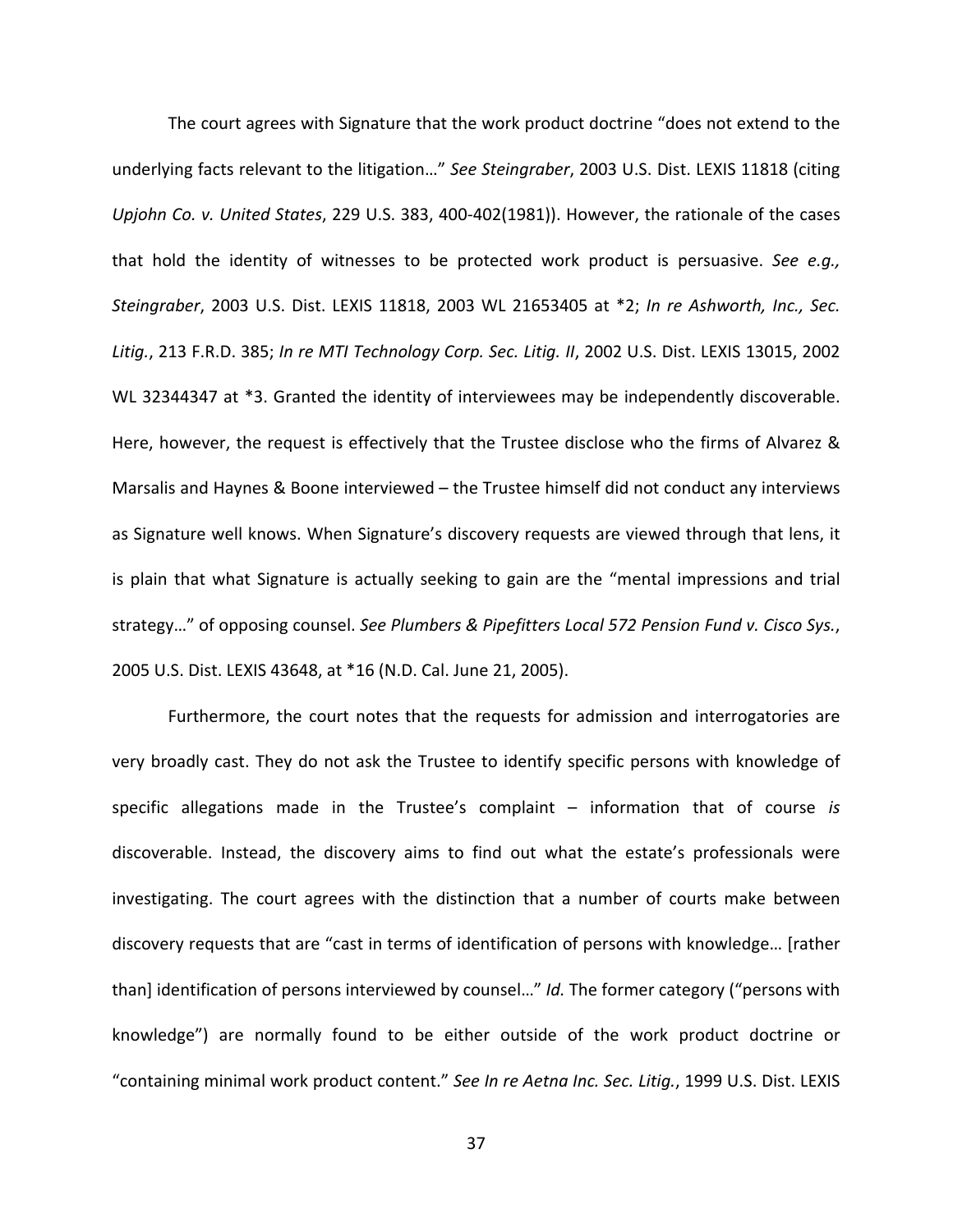8038, at \*5m (E.D. Pa. 1999) *compared to Plumbers & Pipefitters Local 572 Pension Fund*, 2005 U.S. Dist. LEXIS 43648, at \*17‐21 (finding that interrogatories that asked the plaintiffs to "'identify all persons… who [Plaintiffs] contend to have information supporting' particular allegations…" are not protected work product, *Id.* at \*21; and, conversely, finding that interrogatories that requested the plaintiffs to "list 'all persons that they interviewed during the course of their investigation...'" were protected work product. *Id.* at \*19). The latter category, on the other hand, does tend to reveal work product, and ought to be proscribed. *See American Floral Servs., Inc. v. Florists' Transworld Delivery Ass'n*, 107 F.R.D. 258 (N.D. Ill. 1985). In *American Floral*, the court compared and distinguished the facts before it to facts it had recently dealt with in another case and said:

'[Plaintiffs'] legitimate concern is with the identification of persons who have *knowledge* 'concerning meetings, discussions or communications among officers or employees of any competitors with regard to piping construction bids, pricing, customers or territories.' To go beyond that‐‐to tell plaintiffs whom defendants have interviewed, where and when such interviews took place and whether or not a record was made‐‐is to give plaintiffs no more knowledge of substantive relevant facts, but rather to afford them the potential for significant insights into the defense lawyers' preparation of their case (and thus their mental processes). That possibility is enhanced by the broad scope of disclosure otherwise sanctioned in this opinion.'

In that case the disclosure of all persons interviewed, when coupled with the equally inevitable disclosure of which of them were anticipated witnesses (and therefore which were not), would teach the opponent just which interviewees' information was viewed as gold and which as dross. It would teach the shape of the discovered party's case as surely as the shape of a container teaches the shape of the gas within. It would reveal the conceptual sifting of relevant from irrelevant facts, as spoken of in the quoted passage from *Hickman*. That is why this Court spoke in *Board of Education* of 'afford[ing] [one party] the potential for significant insights into the [other party's] lawyers' preparation of their case (and thus their mental processes).'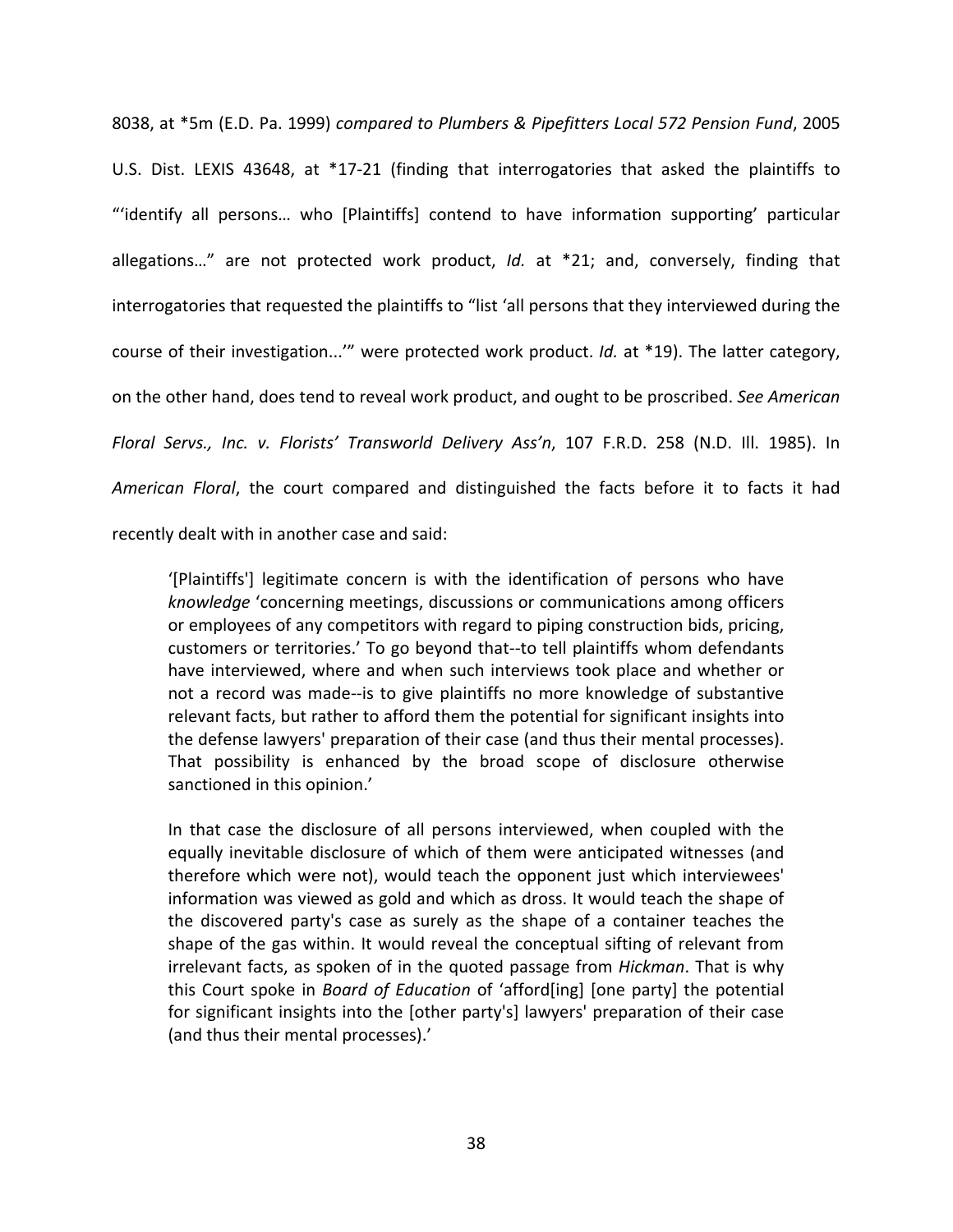*Id.* at 261 (emphasis original) (*citing In Board of Education of Evanston Township High School District No. 202 v. Admiral Heating and Ventilating, Inc.*, 104 F.R.D. 23, 32 (N.D. Ill. 1984)).

Signature's reliance on *In re Aetna Inc. Sec. Litig.*, 1999 U.S. Dist. LEXIS 8038 and its progeny is misplaced. If anything, the interrogatories at issue in *Aetna* make the case for the Trustee here. The first interrogatory asked the plaintiffs to "'State the names and addresses of the following persons described in the Complaint…' Each sub‐part of Interrogatory No. 1 contains a specific quotation from a specific paragraph of Plaintiff's Second Amended Complaint." *In re Aetna*, 1999 U.S. Dist. LEXIS 8038, at \*1‐2. Interrogatory No. 2 sought the "identification of supporting witnesses for allegations contained in PP 54‐61 and 64‐73 of the Second Amended Complaint." *Id.* at \*2. These interrogatories tie the disclosure of witnesses to the allegations in the Complaint, not to the interviewing process of counsel. *See also In re Theragenics Corp. Secs. Litig.*, 205 F.R.D. 631, 633 (N.D. Ga. 2002) (compelling plaintiffs to produce the names of witnesses and interviewees that were specifically mentioned in the complaint). Here, Signature's interrogatories fail to link their requests to any paragraph or specific allegation in the Trustee's complaint. Instead, Signature makes broad, overarching requests that relate to the Trustee's investigations as a whole that led to "relevant facts relied upon by Trustee within the Complaint…" *Supplement to Signature Protection Mot.*, Ex. B (Interrogatory No. 2), or information relied upon by the Trustee "as part of this suit." *Id.* Ex. B (Interrogatory No. 17). *See In re Harmonic, Inc. Sec. Litig.*, 245 F.R.D. 424, 428 (N.D. Cal. 2007) (distinguishing the request for the identification of witnesses that were made in that case from the request made in the *Plumbers* case for a list of all persons interviewed during the course of investigating the claims in *Plumbers* and noting that such a "broad request would undoubtedly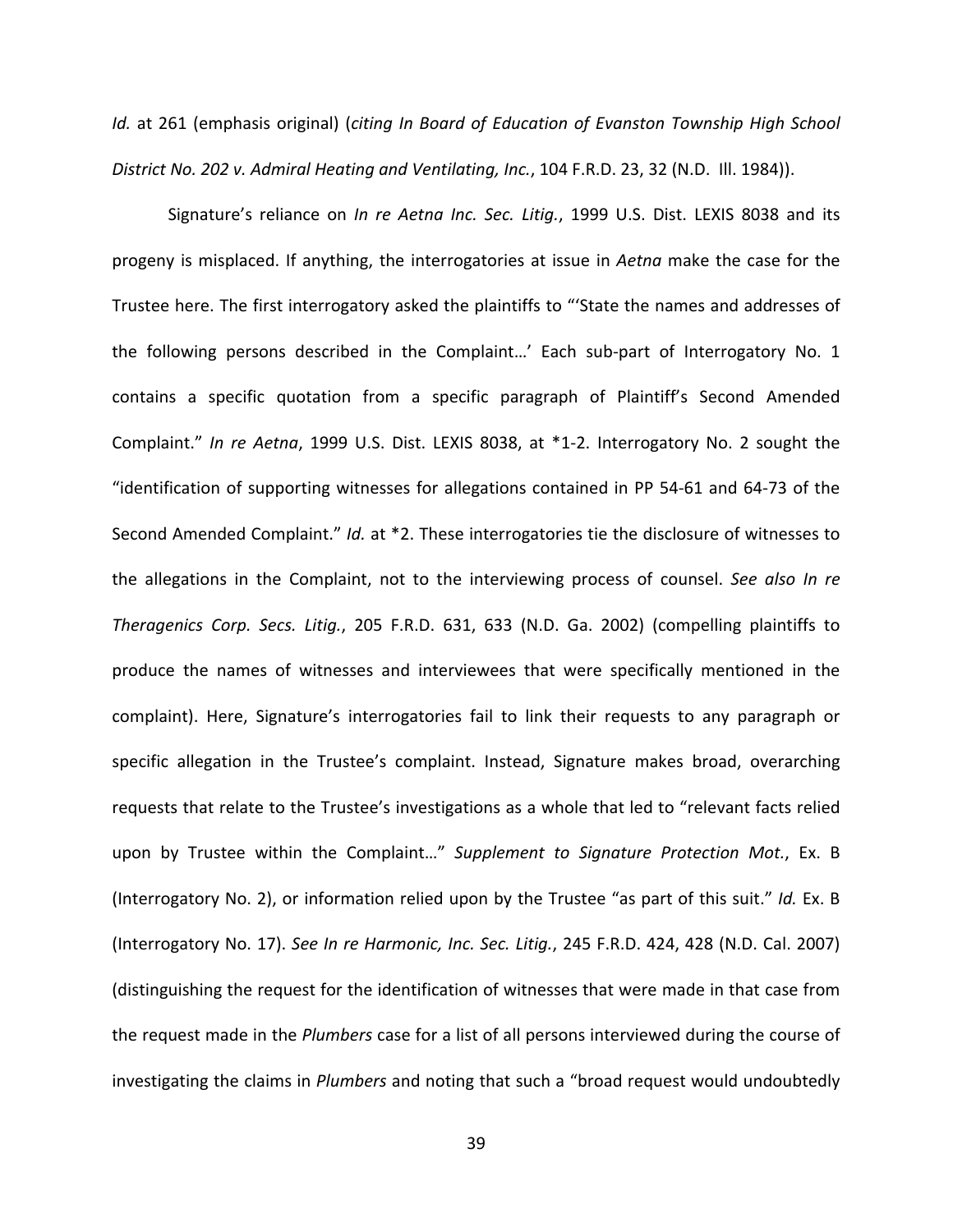provide insight into counsel's thought processes during preparation for litigation." *Id.* at 428). Similarly, the requests for admission numbers 1 through 4 ask the Trustee to admit or deny whether any person was interviewed or whether there were any witness statements taken in investigating and filing the complaint. These requests are nothing like the permissible requests framed in *Aetna*. They are instead a bald attempt to invade protected work product. The Trustee's request for a protective order with regard to these requests for admission and these interrogatories is well taken and is granted.

The court denies the Trustee's motion with respect to request for admission 5, however. That request does not seek protected work product.

With regard to Signature's requests for admission numbers 19 and 27 through 30, the court also holds that they too are protected work product and grants the Trustee's motion for protection. These requests for admission are again broadly worded and appear to be Signature's attempt to gain a list of the Trustee's interviewees during the course of the pre‐ litigation investigation, which for the reasons articulated above, are not discoverable. *See In re Aetna*, 1999 U.S. Dist. LEXIS 8038, at \*1‐2; *In re Harmonic Sec. Litig.*, 245 F.R.D. at 428. Therefore, the court grants the Trustee's motion for a protective order in full.

#### **3. Conclusion**

In conclusion, for the reasons stated above, the court holds that *in camera* review of the Reports is appropriate in order to preserve any potential privilege from being lost. Based upon that review, the court holds that (i) the Reports are protected by the attorney‐client privilege; and (ii) the Reports are protected opinion work product and ordinary work product. Accordingly, the Trustee's Motion for Protection and for In Camera Inspection of Haynes and